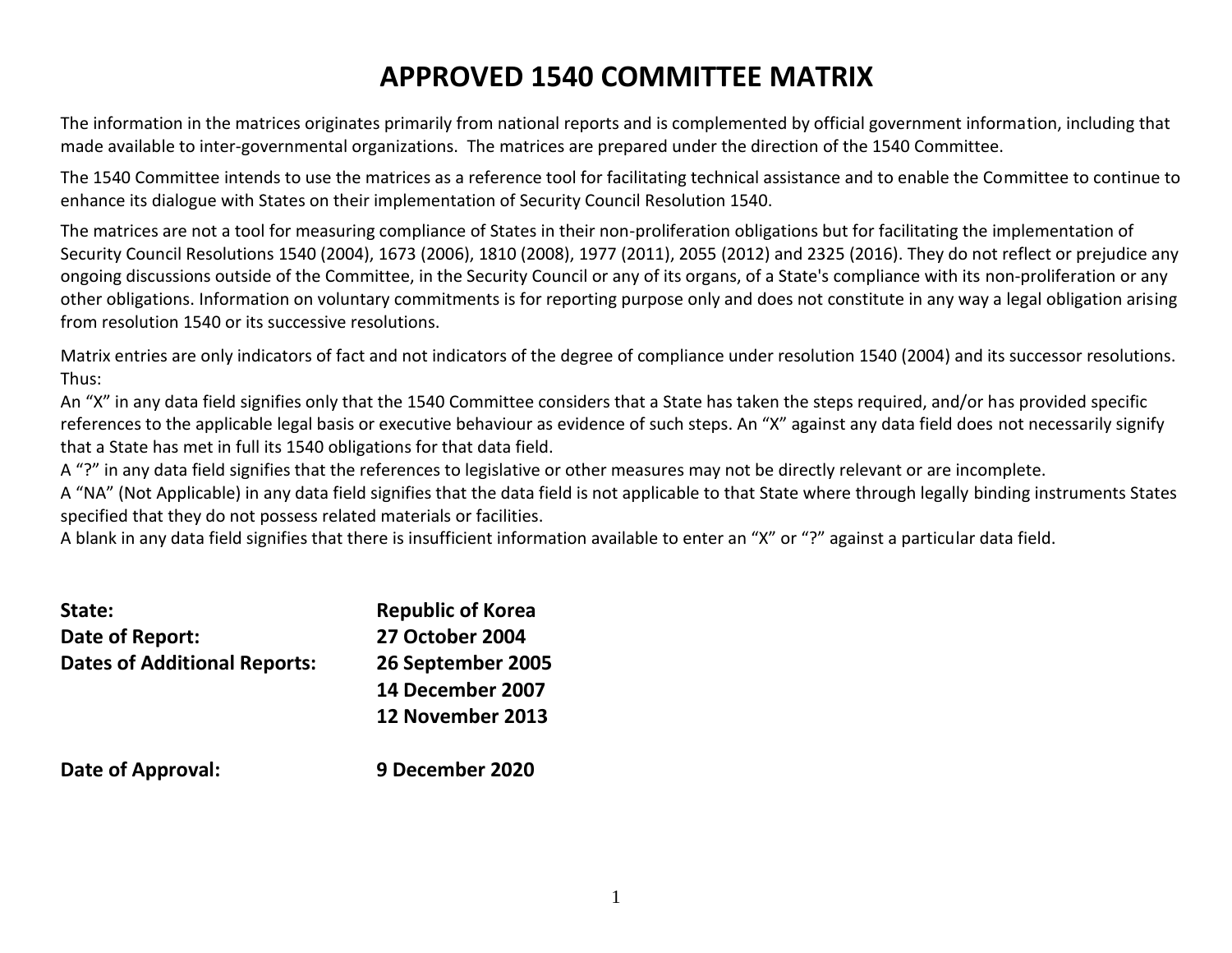### **I. OP 1 and related matters from OP 5, OP 8 (a), (b), (c) and OP10**

|                | <b>Adherence to legally binding</b><br>instruments, membership of<br>organisations, participation<br>in arrangements and<br>statements made. | Relevant information (i.e. signing, deposit of instrument of accession, ratification, etc) |  |  |  |  |  |  |  |  |
|----------------|----------------------------------------------------------------------------------------------------------------------------------------------|--------------------------------------------------------------------------------------------|--|--|--|--|--|--|--|--|
| 1              | Nuclear Non-<br><b>Proliferation Treaty</b><br>(NPT)                                                                                         | Deposit 23 April 1975                                                                      |  |  |  |  |  |  |  |  |
| 2              | Nuclear Weapons Free<br>Zone/ Protocol(s)                                                                                                    |                                                                                            |  |  |  |  |  |  |  |  |
| 3              | International<br>Convention for the<br>Suppression of Acts of<br>Nuclear Terrorism                                                           | Deposit 29 May 2014                                                                        |  |  |  |  |  |  |  |  |
| 4              | Convention on Physical<br>Protection of Nuclear<br>Material (CPPNM)                                                                          | Deposit 7 February 1982                                                                    |  |  |  |  |  |  |  |  |
| 5              | 2005 Amendment to the<br><b>CPPNM</b>                                                                                                        | Deposit 29 May 2014                                                                        |  |  |  |  |  |  |  |  |
| 6              | Comprehensive Nuclear-<br>Test-Ban Treaty (CTBT)<br>(not in force)                                                                           | Deposit 24 September 1999                                                                  |  |  |  |  |  |  |  |  |
| $\overline{7}$ | Chemical Weapons<br>Convention (CWC)                                                                                                         | Deposit 28 April 1997                                                                      |  |  |  |  |  |  |  |  |
| 8              | <b>Biological Weapons</b><br>Convention (BWC)                                                                                                | Deposit 25 June 1987                                                                       |  |  |  |  |  |  |  |  |
| 9              | Geneva Protocol of 1925                                                                                                                      | Deposit 4 January 1989                                                                     |  |  |  |  |  |  |  |  |
| 10             | 1997 International<br>Convention for the<br>Suppression of Terrorist<br><b>Bombings</b>                                                      | Deposit 17 February 2004                                                                   |  |  |  |  |  |  |  |  |
| 11             | 1999 International<br>Convention for the<br>Suppression of the<br><b>Financing of Terrorism</b>                                              | Deposit 17 February 2004                                                                   |  |  |  |  |  |  |  |  |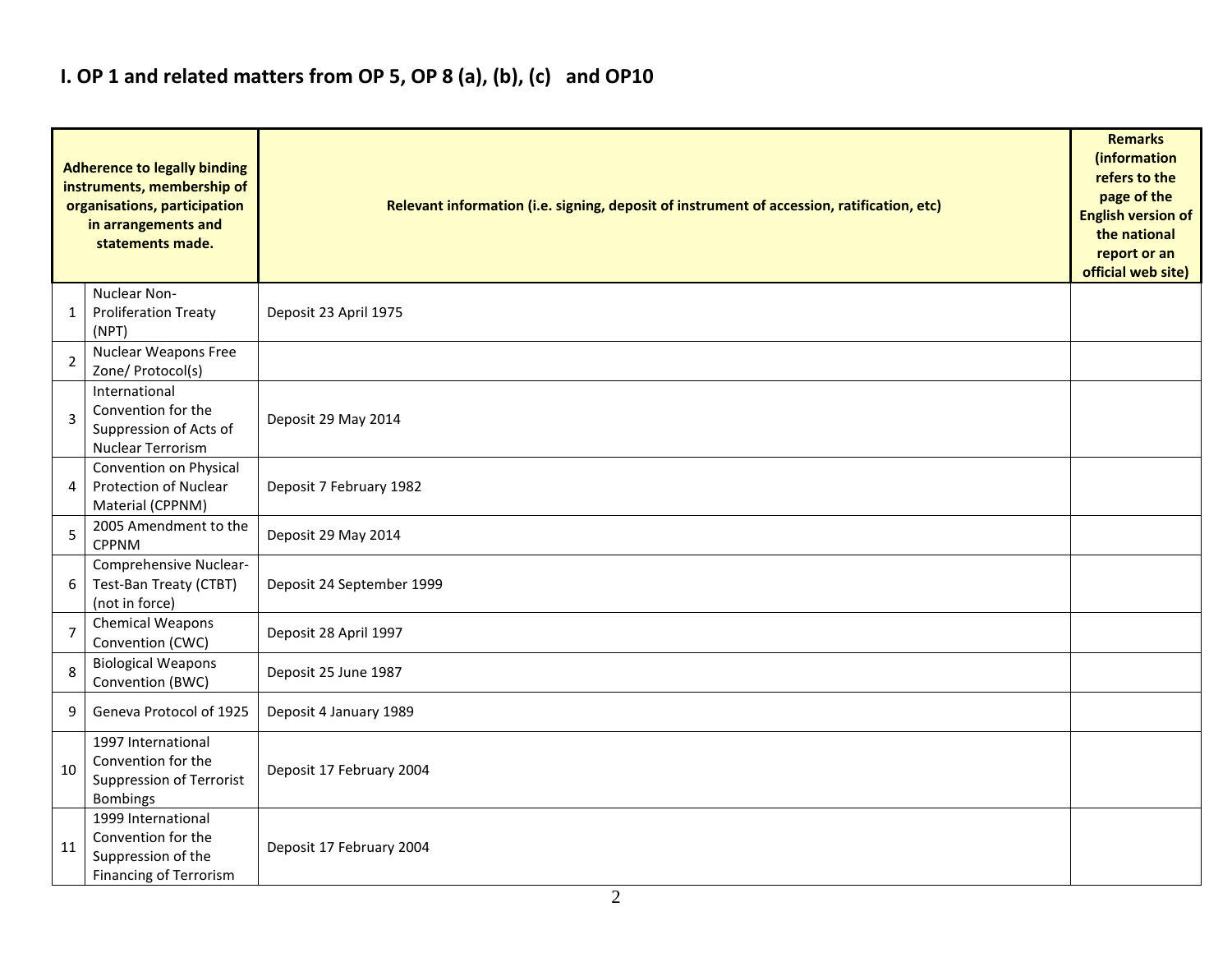|    | 2005 Protocol to the        |                                                                                                                                |  |
|----|-----------------------------|--------------------------------------------------------------------------------------------------------------------------------|--|
|    | Convention for the          |                                                                                                                                |  |
| 12 | suppression of unlawful     |                                                                                                                                |  |
|    | acts against the safety of  |                                                                                                                                |  |
|    | maritime navigation         |                                                                                                                                |  |
|    | 2005 Protocol to the        |                                                                                                                                |  |
|    | Protocol for the            |                                                                                                                                |  |
| 13 | suppression of unlawful     |                                                                                                                                |  |
|    | acts against the safety of  |                                                                                                                                |  |
|    | fixed platforms located     |                                                                                                                                |  |
|    | on the continental shelf    |                                                                                                                                |  |
|    | 2010 Convention on the      |                                                                                                                                |  |
|    | Suppression of Unlawful     |                                                                                                                                |  |
| 14 | Acts Relating to            |                                                                                                                                |  |
|    | <b>International Civil</b>  |                                                                                                                                |  |
|    | Aviation                    |                                                                                                                                |  |
|    | Other relevant regional     |                                                                                                                                |  |
| 15 | legally binding             |                                                                                                                                |  |
|    | instruments                 |                                                                                                                                |  |
| 16 | <b>International Atomic</b> | Since 8 August 1957                                                                                                            |  |
|    | Energy Agency (IAEA)        |                                                                                                                                |  |
|    |                             | Australia Group (1996)                                                                                                         |  |
|    |                             | Missile Technology Control Regime (2001)                                                                                       |  |
|    |                             | Nuclear Suppliers Group (1995)                                                                                                 |  |
| 17 | Directly relevant           | Wassenaar Arrangement (1996)                                                                                                   |  |
|    | Arrangements                | Zangger Committee (1995)                                                                                                       |  |
|    |                             | Proliferation Security Initiative (PSI) (2009)                                                                                 |  |
|    |                             | Partner of Global Initiative to Combat Nuclear Terrorism (GICNT) (2007)                                                        |  |
|    |                             | G7- Global Partnership                                                                                                         |  |
|    | Statement on non-           |                                                                                                                                |  |
| 18 | provision of WMD and        | State reported that it does not and will not provide any form of support to non-State actors that attempt to develop, acquire, |  |
|    | related materials to        | manufacture, possess, transport, transfer or use nuclear, chemical, biological weapons and their means of delivery.            |  |
|    | non-State actors            |                                                                                                                                |  |
|    |                             | World Customs Organization (WCO) and its Framework of Standards to Secure and Facilitate Global Trade (SAFE) Programme         |  |
|    |                             | Financial Action Task Force (FATF)                                                                                             |  |
|    | Membership in relevant      | Asia/Pacific Group on Money Laundering (APG)<br><b>INTERPOL</b>                                                                |  |
| 19 | international, regional     |                                                                                                                                |  |
|    | or sub-regional             | World Health Organization (WHO)                                                                                                |  |
|    | organisations               | World Organisation for Animal Health (OIE)                                                                                     |  |
|    |                             | International Maritime Organization (IMO)                                                                                      |  |
|    |                             | <b>ASEAN Regional Forum (ARF)</b>                                                                                              |  |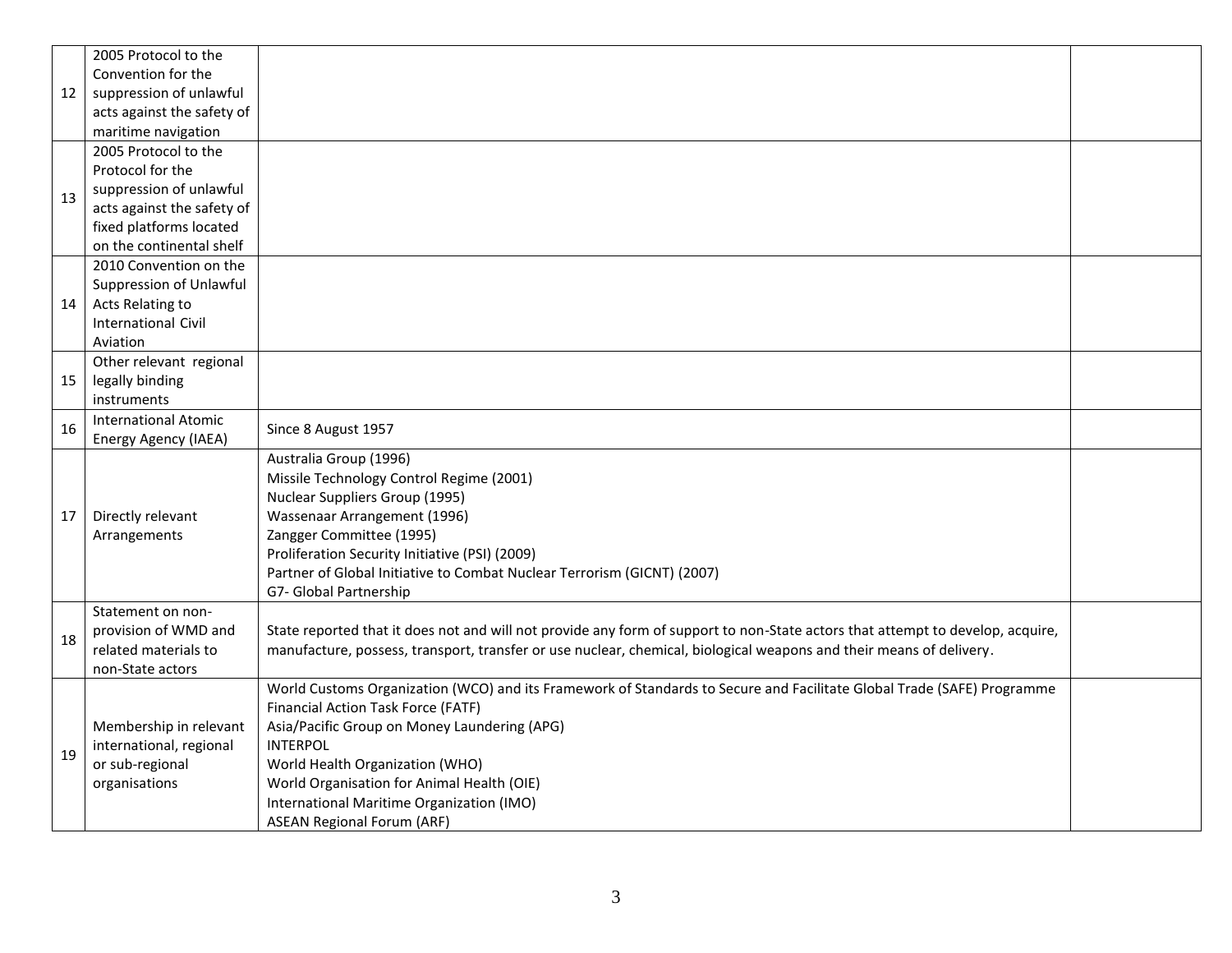#### **II. OP 2 - Nuclear Weapons (NW), Chemical Weapons (CW) and Biological Weapons (BW)**

|              | <b>National legislation which</b><br>prohibits persons or entities |                  | <b>National legal framework</b> |                   |                                                                                                                                                                                                                                                                                                                                                                                                       |                                        |   |                  | <b>Enforcement and civil/criminal penalties</b>                                                                                                                                                                                                                                                                                                                                                  |                |  |  |  |
|--------------|--------------------------------------------------------------------|------------------|---------------------------------|-------------------|-------------------------------------------------------------------------------------------------------------------------------------------------------------------------------------------------------------------------------------------------------------------------------------------------------------------------------------------------------------------------------------------------------|----------------------------------------|---|------------------|--------------------------------------------------------------------------------------------------------------------------------------------------------------------------------------------------------------------------------------------------------------------------------------------------------------------------------------------------------------------------------------------------|----------------|--|--|--|
|              | to engage in one of the<br>following activities and its            |                  | $X$ /?                          |                   | Source document of national implementation                                                                                                                                                                                                                                                                                                                                                            | $X$ /?<br>$\mathbf{C}$<br>$\mathbf{B}$ |   |                  | <b>Source document</b>                                                                                                                                                                                                                                                                                                                                                                           | <b>Remarks</b> |  |  |  |
|              | enforcement                                                        | $\mathbf N$<br>W | $\mathbf{C}$<br>W               | $\mathbf{B}$<br>W | law                                                                                                                                                                                                                                                                                                                                                                                                   | N<br>W                                 |   | <b>W</b> W       |                                                                                                                                                                                                                                                                                                                                                                                                  |                |  |  |  |
| $\mathbf{1}$ | manufacture                                                        | X                | X                               | $\mathsf{X}$      | NW:<br>Act on Physical Protection and Radiological<br>Emergency 2003, as amended, article 47<br>Firearms, Swords and Explosives Control Act<br>(FKECA) 1961, as amended<br>CW/BW:<br>Act on the Prohibition of Chemical and<br>Biological Weapons and the Control of the<br>Production, Export, and Import of Specific<br>Chemicals and Biological Agents (CBWPA) of<br>2006, as amended, article 4-2 | x                                      | X | $\boldsymbol{X}$ | NW:<br>Act on Physical Protection and Radiological<br>Emergency 2003, as amended, article 47<br>Criminal Code, as amended, article 8<br>(Application of General Provisions)<br>FKECA 1961, as amended<br>CW/BW:<br>CBWPA 2006, as amended, article 25, penalties<br>for violations of the prohibitions include a<br>maximum penalty of a life sentence, minimum<br>five years or 100 million won |                |  |  |  |
| 2            | acquire                                                            | X                | Χ                               | $\mathsf{X}$      | NW:<br>Act on Counter-Terrorism for the Protection of<br>Citizens and Public Security (Counter-Terrorism<br>Act) 2016, as amended, article 2(e)<br>Act on Physical Protection and Radiological<br>Emergency 2003, as amended, article 47<br>(accept)<br>FKECA 1961, as amended<br>CW/BW:<br>CBWPA 2006, as amended, article 4-2                                                                       | X                                      | x | $\mathsf{X}$     | NW:<br>Counter-Terrorism Act 2016, as amended,<br>articles 2(e) and 17<br>Act on Physical Protection and Radiological<br>Emergency 2003, as amended, article 47<br>Criminal Code, as amended, article 8<br>FKECA 1961, as amended<br>CW/BW:<br>CBWPA 2006, as amended, article 25                                                                                                                |                |  |  |  |
| 3            | possess                                                            | X                | X                               | $\boldsymbol{X}$  | NW:<br>Counter-Terrorism Act 2016, as amended,<br>article 2(e)<br>Nuclear Safety Act 2011, as amended, article<br>45<br>Act on Physical Protection and Radiological<br>Emergency 2003, as amended, article 47                                                                                                                                                                                         | X                                      | X | $\mathsf{X}$     | NW:<br>Counter-Terrorism Act 2016, as amended,<br>article 2(e) and 17<br>Nuclear Safety Act 2011, as amended, articles<br>116 and 117<br>Act on Physical Protection and Radiological<br>Emergency 2003, as amended, article 47                                                                                                                                                                   |                |  |  |  |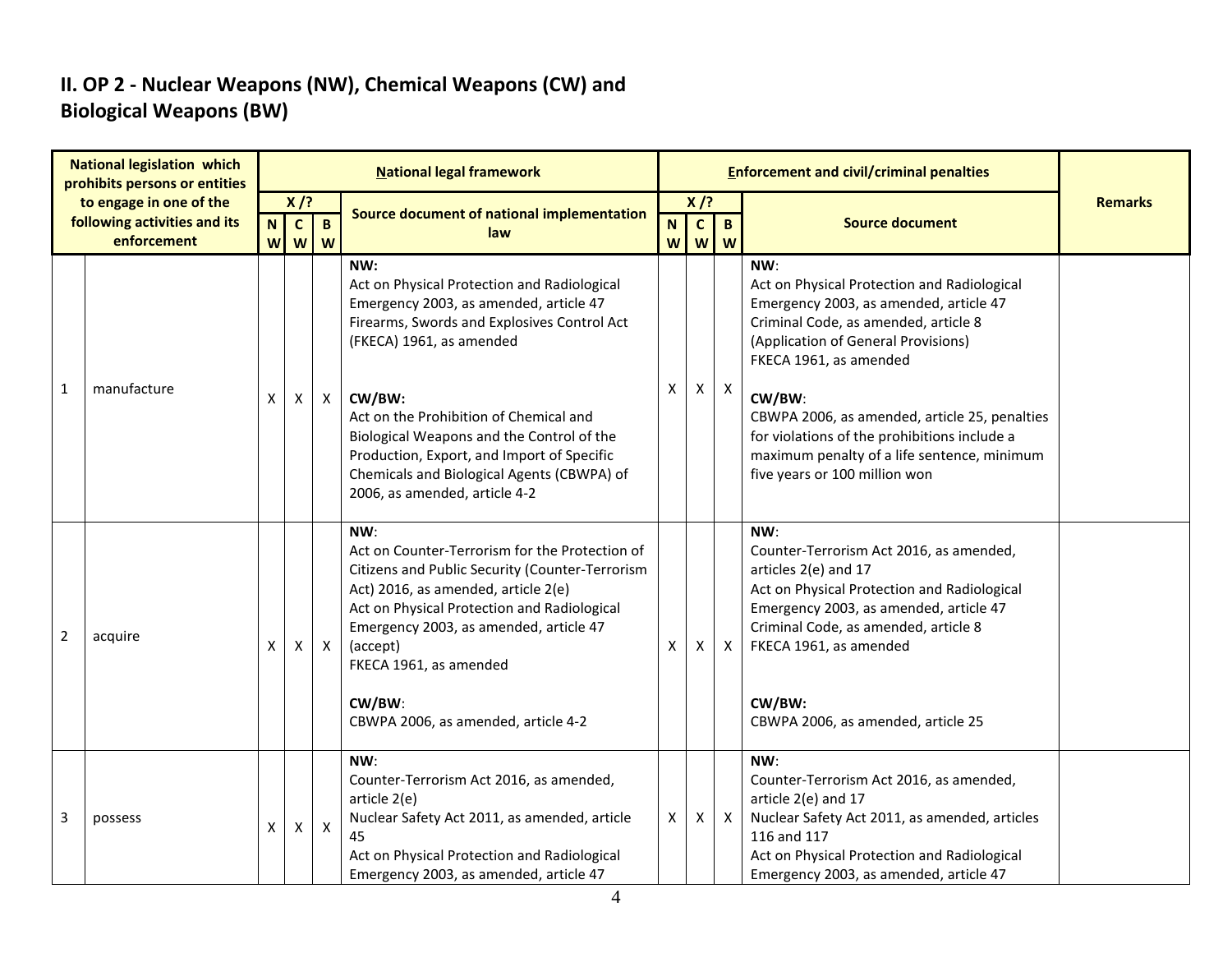|                |           |   |   |                           | FKECA 1961, as amended<br>CW/BW:<br>CBWPA 2006, as amended, article 4-2                                                                                                                                                                   |   |   |                           | Criminal Code, as amended, article 8<br>FKECA 1961, as amended<br>All these Acts are penalized by these laws<br>CW/BW:<br>CBWPA 2006, as amended, article 25                                                                                                                       |
|----------------|-----------|---|---|---------------------------|-------------------------------------------------------------------------------------------------------------------------------------------------------------------------------------------------------------------------------------------|---|---|---------------------------|------------------------------------------------------------------------------------------------------------------------------------------------------------------------------------------------------------------------------------------------------------------------------------|
| 4              | develop   | ? | X | $\boldsymbol{\mathsf{X}}$ | NW:<br>FKECA 1961, as amended<br>CW/BW:<br>CBWPA 2006, as amended, article 4-2                                                                                                                                                            |   | X | $\boldsymbol{\mathsf{X}}$ | NW:<br>FKECA 1961, as amended<br>Criminal Code, as amended, article 8<br>CW/BW:<br>CBWPA 2006, as amended, article 25                                                                                                                                                              |
| 5              | transport | X | Χ | X                         | NW:<br>Counter-Terrorism Act 2016, as amended,<br>article 2(e)<br>Act on Physical Protection and Radiological<br>Emergency 2003, as amended, articles 47<br>FKECA 1961, as amended<br>CW/BW:<br>CBWPA 2006, as amended, article 4-2       | X | X | $\mathsf{X}$              | NW:<br>Counter-Terrorism Act 2016, as amended,<br>articles 2(e) and 17<br>Act on Physical Protection and Radiological<br>Emergency 2003, as amended, article 47<br>Criminal Code, as amended, article 8<br>FKECA 1961, as amended<br>CW/BW:<br>CBWPA 2006, as amended, article 4-2 |
| 6              | transfer  | X | Χ | $\mathsf{X}$              | NW:<br>Act on Physical Protection and Radiological<br>Emergency 2003, as amended, article 47<br>(accept)<br>Nuclear Safety Act 2011, as amended, article<br>94<br>FKECA 1961, as amended<br>CW/BW:<br>CBWPA 2006, as amended, article 4-2 | X | X | $\mathsf{X}$              | NW:<br>Nuclear Safety Act 2011, as amended, article<br>117-6<br>Act on Physical Protection and Radiological<br>Emergency 2003, as amended, article 47<br>FKECA 1961, as amended<br>CW/BW:<br>CBWPA 2006, as amended, article25                                                     |
| $\overline{7}$ | use       | X | X | $\mathsf{X}$              | NW/CW/BW:<br>Counter-Terrorism Act 2016, as amended,<br>articles $2(d)$ and $2(e)$<br>NW:<br>Act on Physical Protection and Radiological<br>Emergency 2003, as amended, article 47                                                        | X | X | $\boldsymbol{\mathsf{X}}$ | NW/CW/BW:<br>Counter-Terrorism Act 2016, as amended,<br>article $2(d)-(e)$ and 17<br>Criminal Code, as amended, article 8<br>NW:<br>Act on Physical Protection and Radiological<br>Emergency 2003, as amended, article 47                                                          |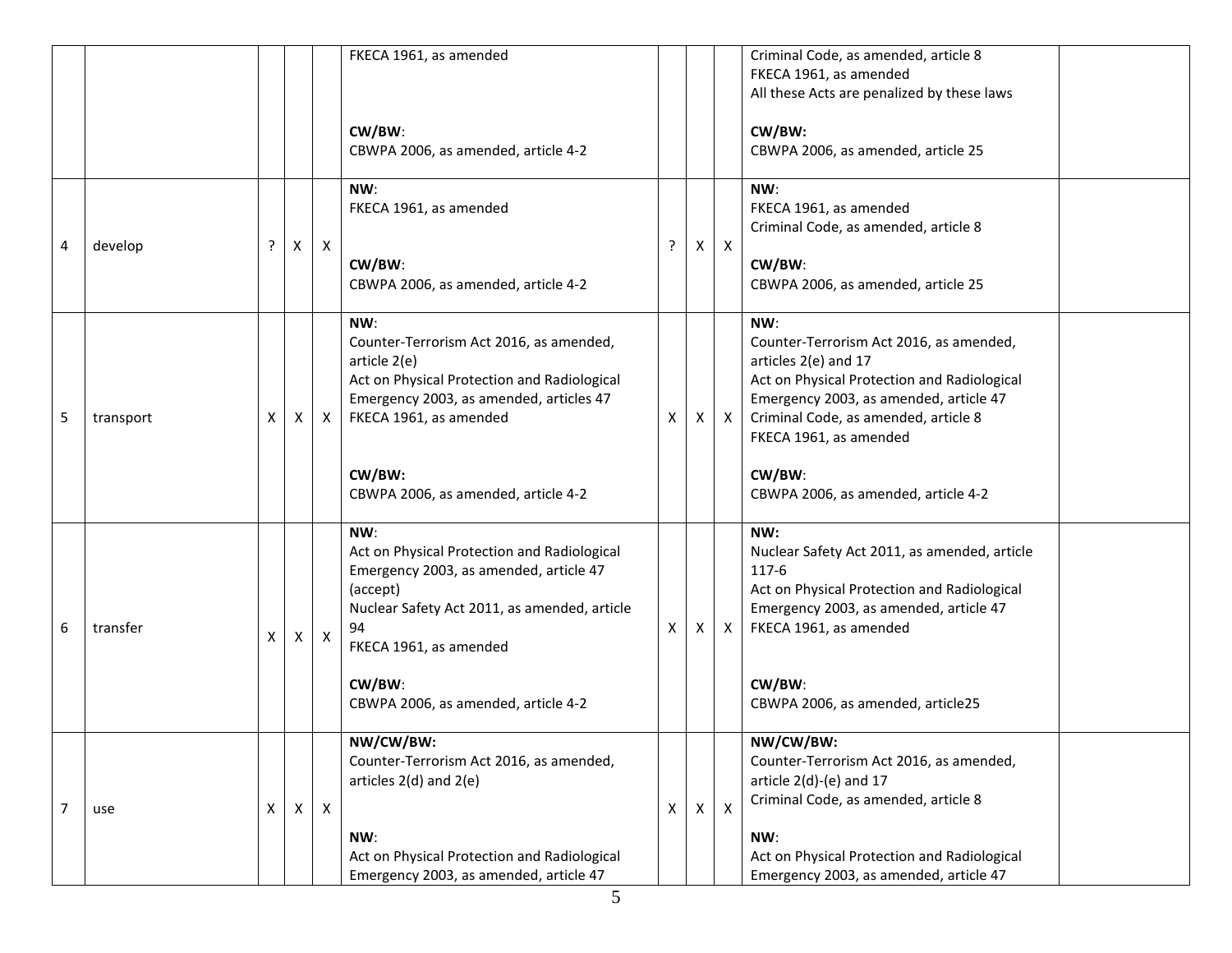|    |                                                                    |   |   |                  | FKECA 1961, as amended                                                                                                                               |   |    |                           | FKECA 1961, as amended                                                                                                                                                                                                                                                                                         |  |
|----|--------------------------------------------------------------------|---|---|------------------|------------------------------------------------------------------------------------------------------------------------------------------------------|---|----|---------------------------|----------------------------------------------------------------------------------------------------------------------------------------------------------------------------------------------------------------------------------------------------------------------------------------------------------------|--|
|    |                                                                    |   |   |                  | CW/BW:<br>CBWPA 2006 as amended, article 4-2 "use"                                                                                                   |   |    |                           | CW/BW:<br>CBWPA 2006, as amended, article 25                                                                                                                                                                                                                                                                   |  |
|    |                                                                    |   |   |                  | NW/CW/BW:<br>Counter-Terrorism Act 2016, as amended,<br>article 3                                                                                    |   |    |                           | NW/CW/BW:<br>Counter-Terrorism Act 2016, as amended,<br>articles 3 and 17<br>Criminal Code, as amended, article 8                                                                                                                                                                                              |  |
| 8  | attempt to engage in<br>abovementioned<br>activities               | Х | X | $\mathsf{X}$     | NW:<br>Act on Physical Protection and Radiological<br>Emergency 2003, as amended, articles 47(9)<br>and $47(10)$                                     | X | X  | $\mathsf{X}$              | NW:<br>Act on Physical Protection and Radiological<br>Emergency 2003, as amended, article 47(9)<br>and 47(10)                                                                                                                                                                                                  |  |
|    |                                                                    |   |   |                  | CW/BW:<br>CBWPA 2006, as amended, article 25(3)                                                                                                      |   |    |                           | CW/BW:<br>CBWPA 2006, as amended, article 25(3)                                                                                                                                                                                                                                                                |  |
| 9  | participate as an<br>accomplice in<br>abovementioned<br>activities | х | Χ | Χ                | NW/CW/BW:<br>Counter-Terrorism Act 2016, as amended,<br>article 3<br>Criminal Code, as amended<br>NW:<br>Act on Physical Protection and Radiological | X | X. | $\boldsymbol{\mathsf{X}}$ | NW/CW/BW:<br>Counter-Terrorism Act 2016, as amended,<br>articles 3 and 17<br>Criminal Code, as amended, articles 8, 30<br>(accessories aid and abet) and article 261 ("use<br>of special violence", "Crime committed by<br>carrying a dangerous weapon")<br>NW:<br>Act on Physical Protection and Radiological |  |
|    |                                                                    |   |   |                  | Emergency 2003, as amended, article 47(6)                                                                                                            |   |    |                           | Emergency 2003, as amended, article 47                                                                                                                                                                                                                                                                         |  |
|    | assist in                                                          |   |   |                  | NW/CW/BW:<br>Counter-Terrorism Act 2016, as amended,<br>article 3<br>Criminal Code, as amended                                                       |   |    |                           | NW/CW/BW:<br>Counter-Terrorism Act 2016, as amended,<br>article 3 and 17<br>Criminal Code, as amended, articles 8 and 30<br>(accessories aid and abet) and article 261 (use<br>of special violence)                                                                                                            |  |
| 10 | abovementioned<br>activities                                       | X | Χ | $\boldsymbol{X}$ | NW:<br>Act on Physical Protection and Radiological<br>Emergency 2003, as amended, article 47(6)                                                      | X | X  | $\boldsymbol{\mathsf{X}}$ | NW:<br>Act on Physical Protection and Radiological<br>Emergency 2003, as amended, article 47(6)                                                                                                                                                                                                                |  |
|    |                                                                    |   |   |                  | CW/BW:<br>CBWPA 2006, as amended, article 4-2                                                                                                        |   |    |                           | CW/BW:<br>CBWPA 2006, as amended, article 25                                                                                                                                                                                                                                                                   |  |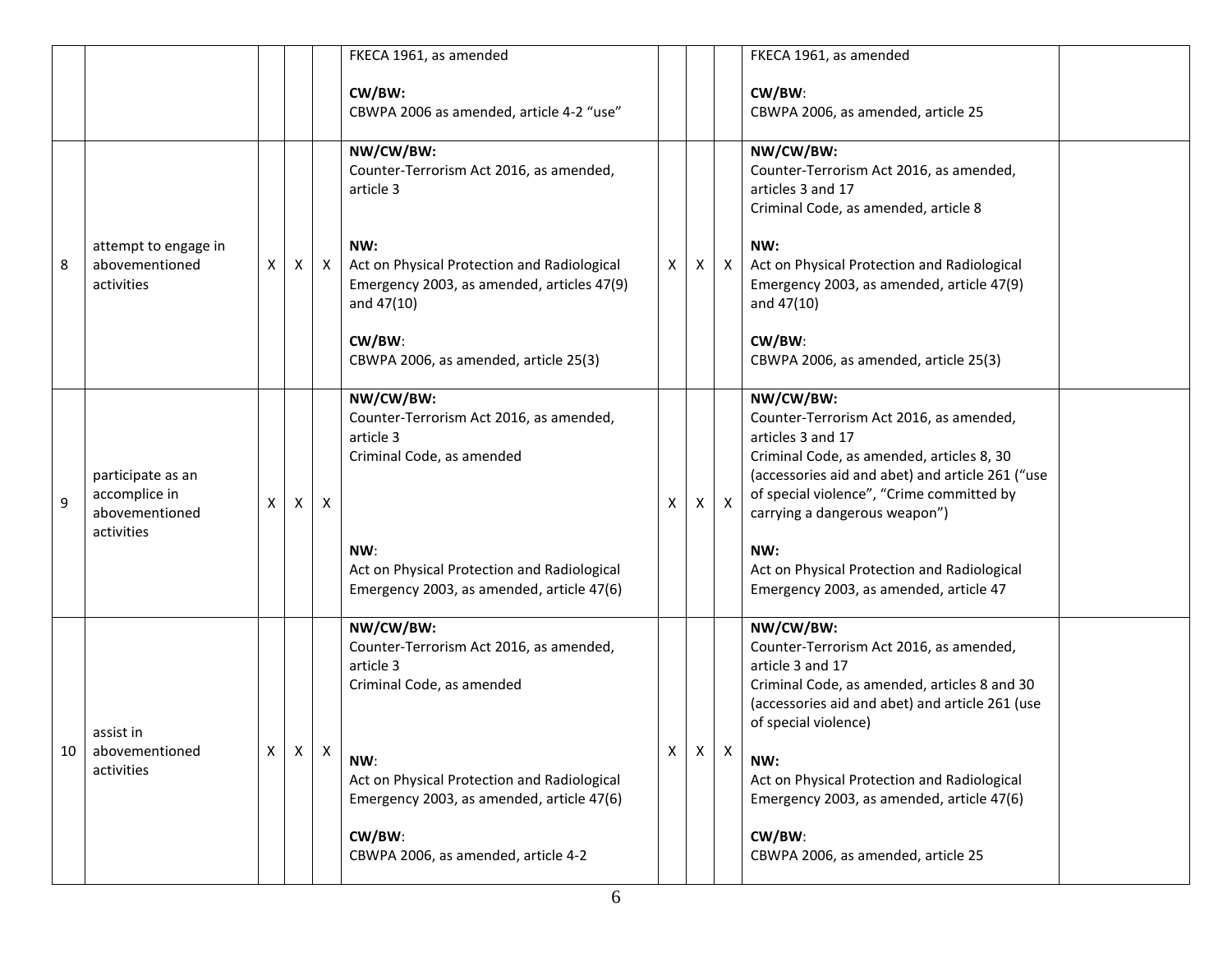| 11 | finance<br>abovementioned<br>activities                          | x | $\times$ | NW/CW/BW:<br>Counter-Terrorism Act 2016, as amended,<br>article $2(3)$ and 17<br>Act on Prohibition against the Financing of<br>Terrorism and Proliferation of WMD, as<br>amended, article 5-2<br>Financial Transaction Reports Act, as amended<br>Prohibition of Financing for Offences of Public<br>Intimidation Act article 2 (e)-(d)<br>Proceeds of Crime Act, article 3 | $\mathsf{X}$ | $\mathsf{X}$              | NW/CW/BW:<br>Counter-Terrorism Act 2016, as amended,<br>articles 2(3) and 17<br>Act on Prohibition against the Financing of<br>Terrorism and Proliferation of WMD, as<br>amended, articles 6-7<br>Financial Transaction Reports Act, as amended,<br>article 3 creates the Financial Intelligence Unit<br>(FIU) and articles 13-17, penalties with the<br>amendment strengthening article 17<br>Prohibition of Financing for Offences of Public<br>Intimidation Act, article 6<br>Proceeds of Crime Act, articles 5-6 |  |
|----|------------------------------------------------------------------|---|----------|------------------------------------------------------------------------------------------------------------------------------------------------------------------------------------------------------------------------------------------------------------------------------------------------------------------------------------------------------------------------------|--------------|---------------------------|----------------------------------------------------------------------------------------------------------------------------------------------------------------------------------------------------------------------------------------------------------------------------------------------------------------------------------------------------------------------------------------------------------------------------------------------------------------------------------------------------------------------|--|
| 12 | abovementioned<br>activities related to<br>means of delivery $1$ |   | X        | CW/BW:<br>CBWPA 2006, as amended, article 2(1) and (7)<br>(definitions)                                                                                                                                                                                                                                                                                                      | X            | $\boldsymbol{\mathsf{x}}$ | $CW/BW$ :<br>CBWPA 2006, as amended, article 25                                                                                                                                                                                                                                                                                                                                                                                                                                                                      |  |

1. Means of delivery: missiles, rockets and other unmanned systems capable of delivering nuclear, chemical, or biological weapons that are specially designed for such use.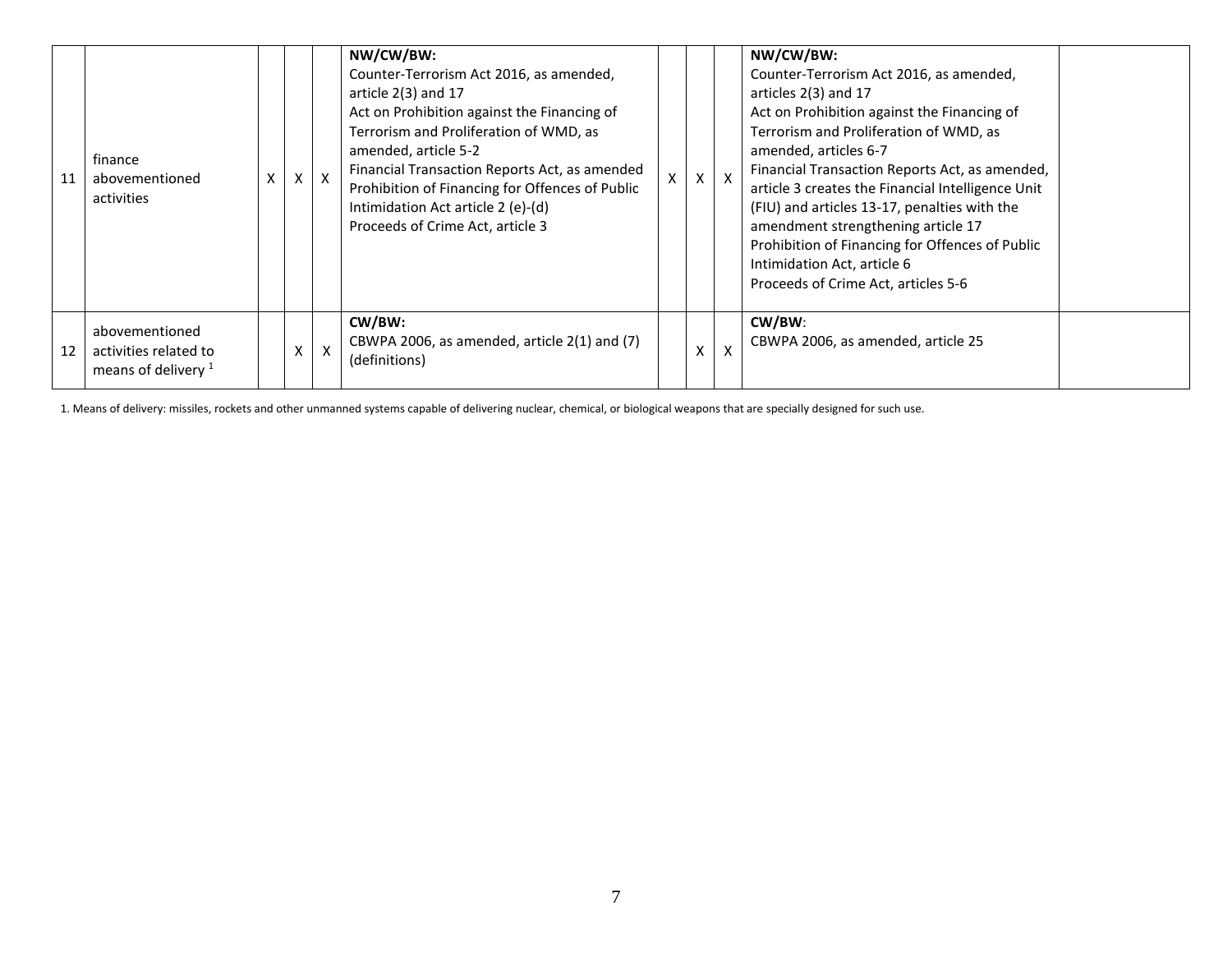#### **III. OP 3 (a) and (b) - Account for/Secure/Physically protect NW, CW and BW, including Related Materials <sup>2</sup>**

| <b>Measures to establish</b><br>domestic controls to prevent |                                                                                                               |                    |                            |                   | National legal and/or regulatory framework                                                                                                                                                                                                                                                                                                                                                                                                                                                                            |        |                            |              |                                                                                                                                                                                                                                                                                                                                                                                                                                                                                                                                                                                                                                                                                           |                |
|--------------------------------------------------------------|---------------------------------------------------------------------------------------------------------------|--------------------|----------------------------|-------------------|-----------------------------------------------------------------------------------------------------------------------------------------------------------------------------------------------------------------------------------------------------------------------------------------------------------------------------------------------------------------------------------------------------------------------------------------------------------------------------------------------------------------------|--------|----------------------------|--------------|-------------------------------------------------------------------------------------------------------------------------------------------------------------------------------------------------------------------------------------------------------------------------------------------------------------------------------------------------------------------------------------------------------------------------------------------------------------------------------------------------------------------------------------------------------------------------------------------------------------------------------------------------------------------------------------------|----------------|
|                                                              | the proliferation of NW, CW,<br><b>BW, and their means of</b><br>delivery; controls over<br>related materials | ${\sf N}$<br>W     | $X$ /?<br>$\mathbf c$<br>W | $\mathbf{B}$<br>W | <b>Source document</b>                                                                                                                                                                                                                                                                                                                                                                                                                                                                                                | N<br>W | $X$ /?<br>$\mathbf c$<br>W | B<br>W       | <b>Source document</b>                                                                                                                                                                                                                                                                                                                                                                                                                                                                                                                                                                                                                                                                    | <b>Remarks</b> |
| $\mathbf{1}$                                                 | Measures to account for<br>production                                                                         | X                  | $\mathsf{X}$               | $\mathsf{X}$      | NW:<br>Nuclear Safety Act 2011, as amended, articles<br>20-29 (Operation of Nuclear Power Reactor<br>and Related Facilities), 30-34 (Construction and<br>Operation of Research Nuclear Reactors), 35-<br>44 (Nuclear Fuel Cycling Business), 45-52 (Use<br>of Nuclear Material)<br>Act of Physical Protection and Radiological<br>Emergency 2003, as amended, articles 3-12<br>and 14<br>CW:<br>CBWPA 2006, as amended, articles 5, 13 and<br>21<br>BW:<br>CBWPA 2006, as amended, articles 5-2, 6-2, 18-<br>2 and 21 | X      | $\mathsf{X}$               | $\mathsf{X}$ | NW:<br>Nuclear Safety Act 2011, as amended,<br>articles113-121:<br>Act on Physical Protection and Radiological<br>Emergency 2003, as amended, articles 47-52<br>CW:<br>CBWPA 2006, as amended, penal provisions<br>BW:<br>CBWPA 2006, as amended, articles 2 and 8-2<br>(Inspections and Suspension of production or<br>closure of facility) and penal provisions<br>Electronic Tracking System both for CBWPA and<br>Plant Quarantine Act implementation<br>Presidential Decree of the CBWPA: annual report<br>of production, consumption, processing of<br>Scheduled Chemicals, administrative supervision<br>such as inspection, inventory check, etc., record-<br>keeping for 5 years |                |
| $\overline{2}$                                               | Measures to account for<br>use                                                                                | $\pmb{\mathsf{X}}$ | $\mathsf{X}$               | $\mathsf{X}$      | NW:<br>Nuclear Safety Act 2011, as amended, articles<br>45-52 (Use of Nuclear Material)<br>Act on Physical Protection and Radiological<br>Emergency 2003, as amended, articles 3-12<br>and 14                                                                                                                                                                                                                                                                                                                         | X      | $\mathsf{X}$               | $\mathsf{X}$ | NW:<br>Nuclear Safety Act 2011, as amended, articles<br>113-121<br>Act on Physical Protection and Radiological<br>Emergency 2003, as amended, articles 47-52                                                                                                                                                                                                                                                                                                                                                                                                                                                                                                                              |                |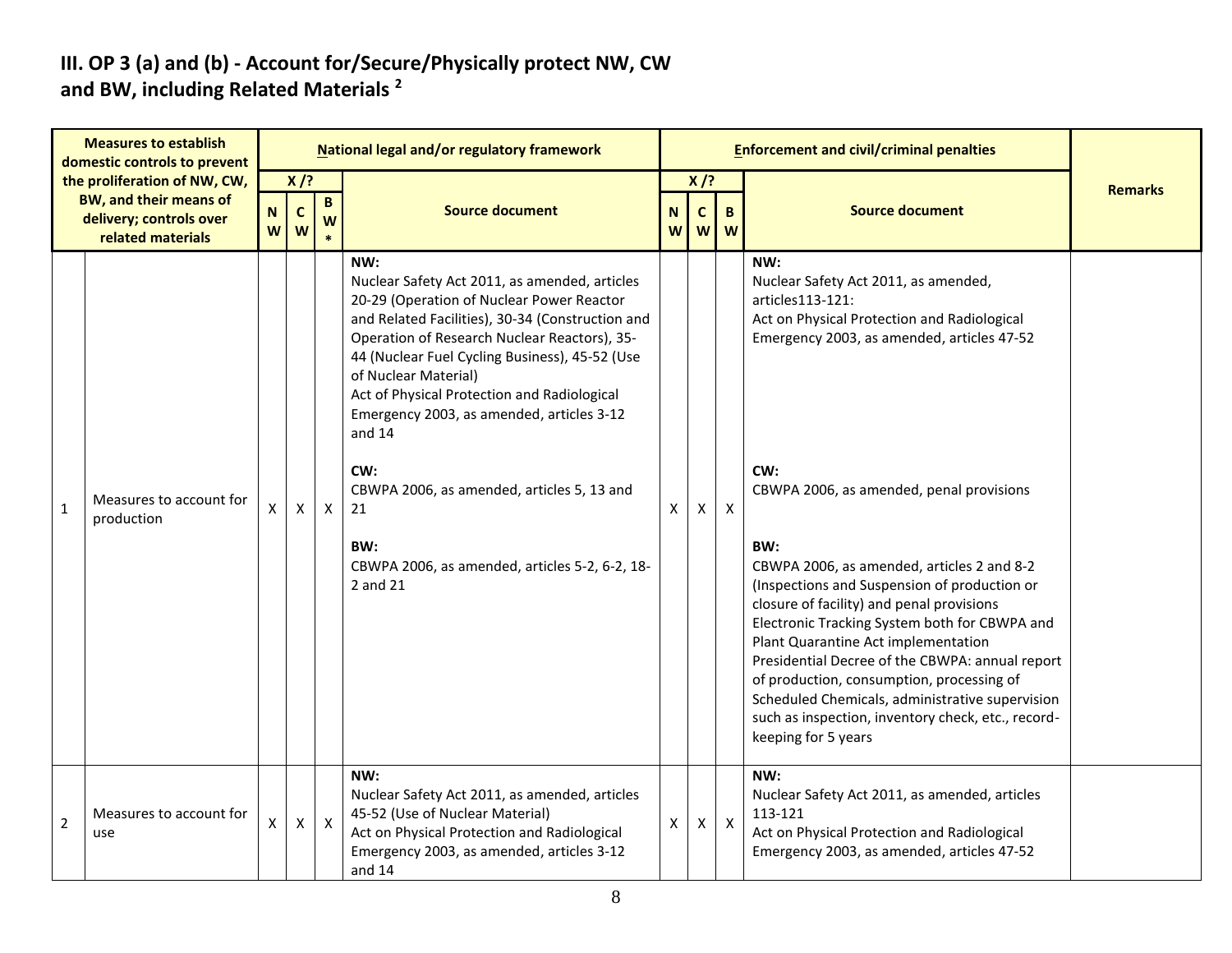|   |                                    |    |   |   | Inspective Regulation on Accountancy and<br>Security of Specific Atomic Substances<br>CW:<br>CBWPA 2006, articles 5, 13 and 21<br>BW:<br>CBWPA 2006, articles 6-2, 18-2 (inspection)<br>and 21                                                                                                                                                                                                                                                                                                                                                                                                                                                                                                                                                                  |   |   |              | CW:<br>CBWPA 2006, as amended, penal provisions<br>BW:<br>CBWPA 2006, as amended articles 2 and 8-2<br>(Inspections and Suspension of production or<br>closure of facility) and penal provisions<br>Electronic Tracking System both for CBWPA and<br>Plant Quarantine Act implementation<br>Presidential Decree of the CBWPA: annual<br>report of production, consumption, processing<br>of Scheduled Chemicals, administrative<br>supervision such as inspection, inventory check,<br>etc., record-keeping for 5 years |  |
|---|------------------------------------|----|---|---|-----------------------------------------------------------------------------------------------------------------------------------------------------------------------------------------------------------------------------------------------------------------------------------------------------------------------------------------------------------------------------------------------------------------------------------------------------------------------------------------------------------------------------------------------------------------------------------------------------------------------------------------------------------------------------------------------------------------------------------------------------------------|---|---|--------------|-------------------------------------------------------------------------------------------------------------------------------------------------------------------------------------------------------------------------------------------------------------------------------------------------------------------------------------------------------------------------------------------------------------------------------------------------------------------------------------------------------------------------|--|
| 3 | Measures to account for<br>storage | X. | X | X | NW:<br>Nuclear Safety Act 2011, as amended, articles<br>10-52 (Use of Nuclear Materials)<br>Act on Physical Protection and Radiological<br>Emergency 2003, as amended, articles 3-12<br>and 14<br>Inspective Regulation on Accountancy and<br>Security of Specific Atomic Substances<br>CW:<br>CBWPA 2006, as amended, articles 5, 13 and<br>21<br>BW:<br>CBWPA 2006, as amended, articles 13-2<br>(reporting on possession), 18-2 and 21<br>Act on the Prevention of Infectious Diseases<br>amended in July 2007 to include pathogens<br>and related requirements<br>January 2006 amendment to the Enforcement<br>Ordinance and Enforcement Regulation for<br>safety management covers safekeeping,<br>separation, transportation, and exposal of<br>pathogens | Χ | X | $\mathsf{X}$ | NW:<br>Nuclear Safety Act 2011, as amended, articles<br>113-121<br>Act on Physical Protection and Radiological<br>Emergency 2003, as amended, articles 47-52<br>CW:<br>CBWPA 2006, as amended, penal provisions<br>BW:<br>CBWPA 2006, as amended, penal provisions<br>Electronic Tracking System both for CBWPA and<br>Plant Quarantine Act implementation<br>Must provide annual status report on storage to<br>the Korean Center for Disease Control                                                                  |  |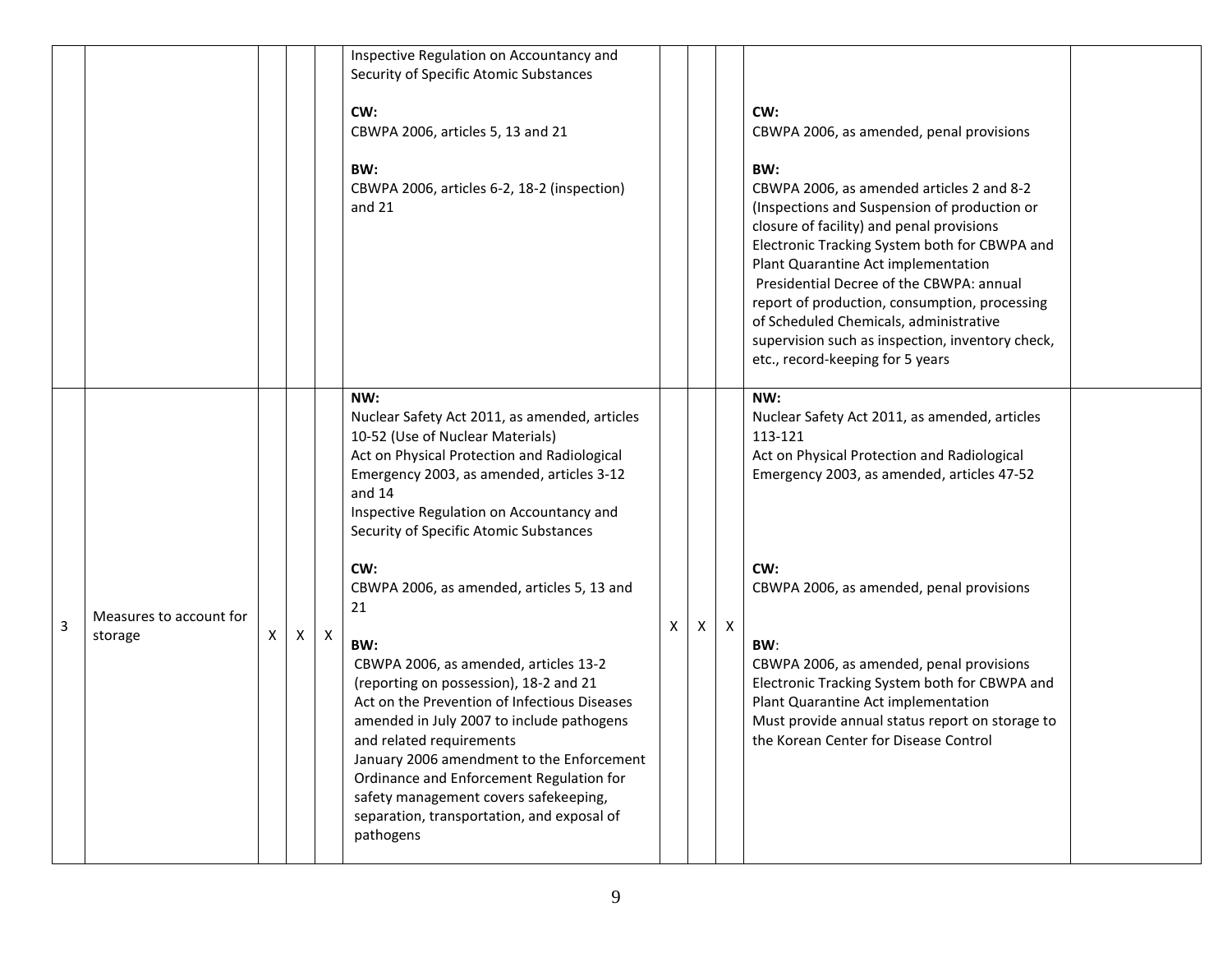| 4 | Measures to account for<br>transport | X | X | $\mathsf{X}$ | NW:<br>Nuclear Safety Act 2011, as amended, articles<br>71-77 (transportation)<br>Act on Physical Protection and Radiological<br>Emergency 2003, as amended, article 13<br>(Protection during International Transport)<br>Inspective Regulation on Accountancy and<br>Security of Specific Atomic Substances<br>CW:<br>CBWPA 2006, as amended, articles 11, 13 and<br>21<br>BW:<br>CBWPA 2006, as amended, article 11<br>Act on the Prevention of Infectious Diseases<br>amended in July 2007 to include pathogens<br>and related requirements<br>January 2006 amendment to the Enforcement<br>Ordinance and Enforcement Regulation for<br>safety management covers safekeeping,<br>separation, transportation, and exposal of<br>pathogens | X | $\mathsf{X}$ | $\mathsf{X}$ | NW:<br>Nuclear Safety Act 2011, as amended, articles<br>113-121<br>Act on Physical Protection and Radiological<br>Emergency 2003, as amended, articles 47-52<br>CW:<br>CBWPA 2006, as amended, penal provisions<br>BW:<br>CBWPA 2006, as amended, penal provisions<br>Electronic Tracking System both for CBWPA and<br>Plant Quarantine Act implementation<br>Must provide annual status report on storage to<br>the Korean Center for Disease Control |  |
|---|--------------------------------------|---|---|--------------|---------------------------------------------------------------------------------------------------------------------------------------------------------------------------------------------------------------------------------------------------------------------------------------------------------------------------------------------------------------------------------------------------------------------------------------------------------------------------------------------------------------------------------------------------------------------------------------------------------------------------------------------------------------------------------------------------------------------------------------------|---|--------------|--------------|--------------------------------------------------------------------------------------------------------------------------------------------------------------------------------------------------------------------------------------------------------------------------------------------------------------------------------------------------------------------------------------------------------------------------------------------------------|--|
| 5 | Measures to secure<br>production     | Χ | Χ | $\mathsf{X}$ | NW/CW/BW:<br>Counter Terrorism Act 2016, as amended,<br>article 10, 11<br>Presidential Decree of Counter Terrorism Act,<br>as amended 2017, article 25<br>NW:<br>Act on Physical Protection and Radiological<br>Emergency, Presidential Decree 2004, as<br>amended, article 16<br>Inspective Regulation on Accountancy and<br>Security of Specific Atomic Substances<br>CW:<br>Chemicals Substances Control ACT 2014, as<br>amended through 2017, articles 5, 13<br>BW:<br>CBWPA 2006, as amended, Article 6-2: Submit<br>security management plan reports                                                                                                                                                                                  | Χ | ?            | Χ            | NW:<br>Act on Physical Protection and Radiological<br>Emergency 2003, as amended, articles 47-52<br>CW:<br>Chemicals Substances Control Act 2014, as<br>amended 2020, articles 57-64<br>BW:<br>Electronic Tracking System both for CBWPA and<br>Plant Quarantine Act implementation                                                                                                                                                                    |  |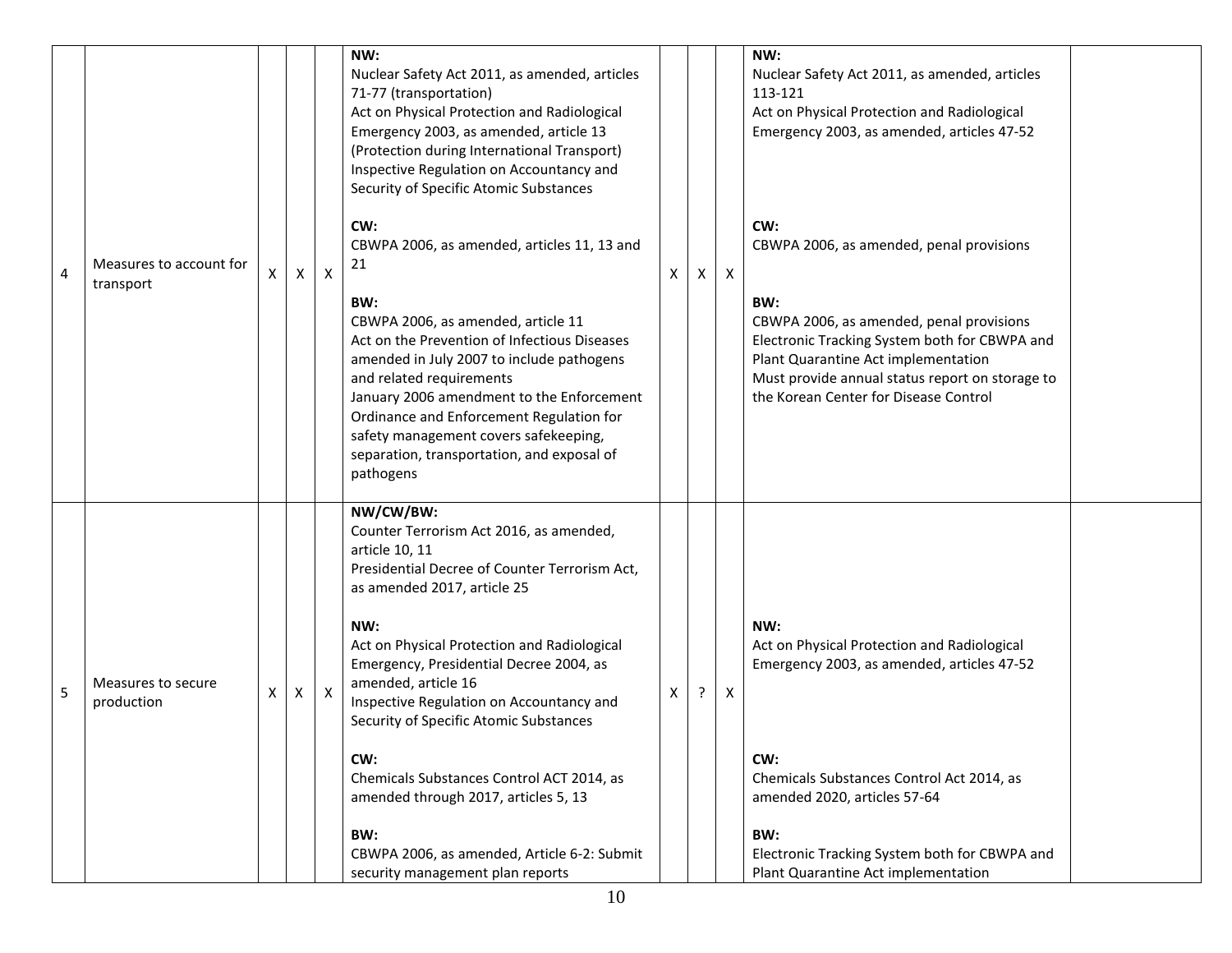|                |                               |    |   |              |                                                                                                                                                                                                                                                                                                                                                                                                                                                                                                                                                     |              |         |              | Laboratory Safety Guidelines                                                                                                                                                                                                                                                                                   |  |
|----------------|-------------------------------|----|---|--------------|-----------------------------------------------------------------------------------------------------------------------------------------------------------------------------------------------------------------------------------------------------------------------------------------------------------------------------------------------------------------------------------------------------------------------------------------------------------------------------------------------------------------------------------------------------|--------------|---------|--------------|----------------------------------------------------------------------------------------------------------------------------------------------------------------------------------------------------------------------------------------------------------------------------------------------------------------|--|
| 6              | Measures to secure use        | X. | X | $\mathsf{X}$ | NW/CW/BW:<br>Counter Terrorism Act 2016, as amended,<br>article 10, 11<br>Presidential Decree of Counter Terrorism Act,<br>as amended, article 25<br>NW:<br>Act on Physical Protection and Radiological<br>Emergency, Presidential Decree 2004, as<br>amended, article16<br>Inspective Regulation on Accountancy and<br>Security of Specific Atomic Substances<br>CW:<br>Chemicals Substances Control Act 2014, as<br>amended through 2017, articles 5, 13<br>BW:<br>CBWPA 2006, as amended, Article 6-2 Submit<br>security management plan reports | Χ            | $\cdot$ | $\mathsf{X}$ | NW:<br>Act on Physical Protection and Radiological<br>Emergency 2003, as amended, articles 47-52<br>CW:<br>Chemicals Substances Control Act 2014, as<br>amended, articles 57-64<br>BW:<br>Electronic Tracking System both for CBWPA and<br>Plant Quarantine Act implementation<br>Laboratory Safety Guidelines |  |
| $\overline{7}$ | Measures to secure<br>storage | X  | Χ | $\mathsf{X}$ | NW/CW/BW:<br>Counter Terrorism Act 2016, as amended,<br>article 10, 11<br>Presidential Decree of Counter Terrorism Act,<br>as amended 2017, article 25<br>NW:<br>Act on Physical Protection and Radiological<br>Emergency, Presidential Decree 2004, as<br>amended, article 16<br>Inspective Regulation on Accountancy and<br>Security of Specific Atomic Substances<br>CW:<br>Chemicals Substances Control Act 2014, as<br>amended, articles 5, 13<br>BW:<br>CBWPA 2006, as amended, article 6-2                                                   | $\mathsf{X}$ | $\cdot$ | X            | NW:<br>Act on Physical Protection and Radiological<br>Emergency 2003, as amended, articles 47-52<br>CW:<br>Chemicals Substances Control Act 2014, as<br>amended, articles 57-64<br>BW:<br>Must provide annual status report on storage to<br>the Korean Center for Disease Control                             |  |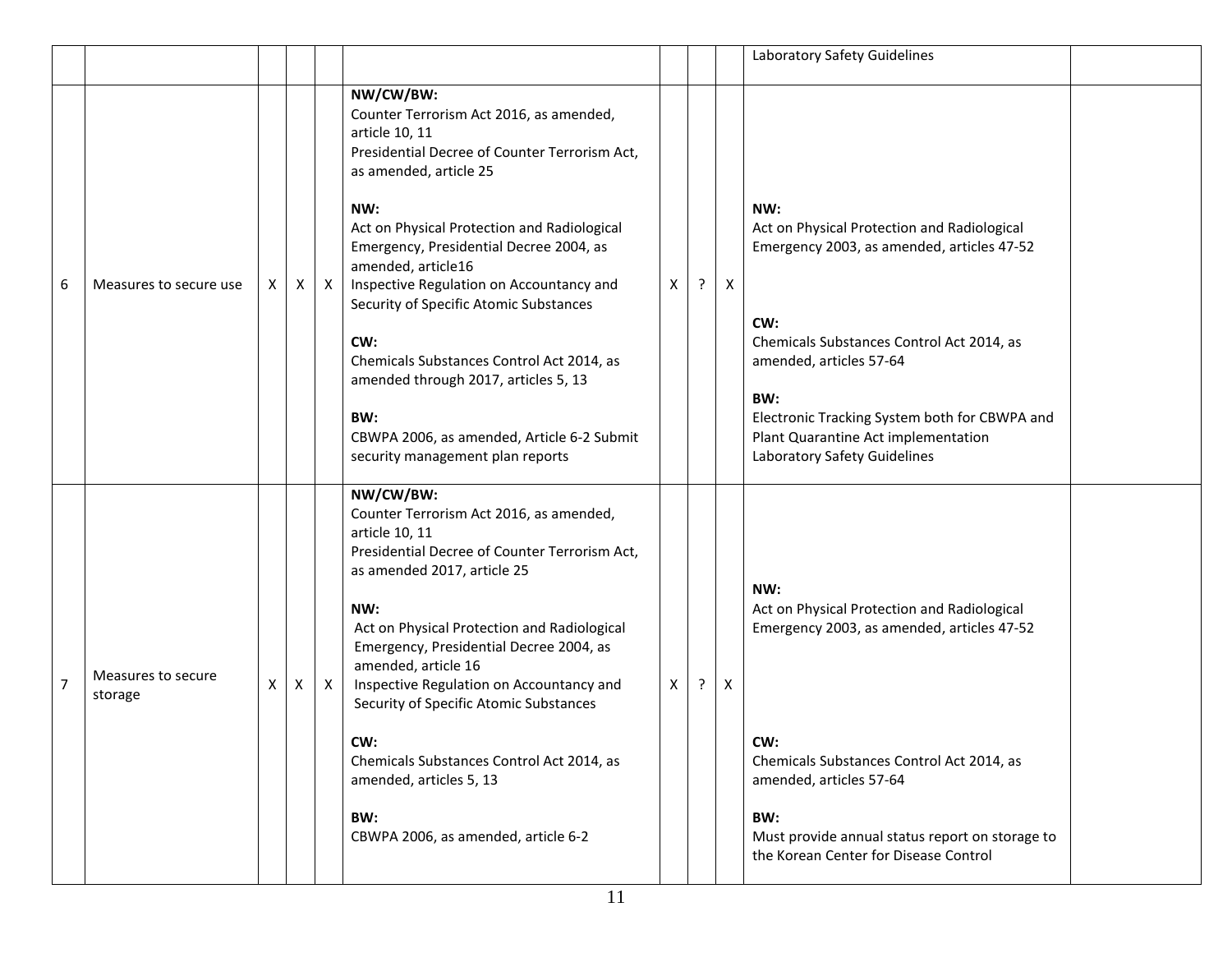| 8 | Measures to secure<br>transport | X | Χ | X            | NW/CW/BW:<br>Counter Terrorism Act 2016, as amended,<br>article 10, 11<br>Presidential Decree of Counter Terrorism Act,<br>as amended 2017, article 25<br>NW:<br>Act on Physical Protection and Radiological<br>Emergency 2003, as amended, article 13<br>Inspective Regulation on Accountancy and<br>Security of Specific Atomic Substances<br>CW:<br>Chemicals Substances Control Act 2014, as<br>amended through 2017, articles 5, 13<br>BW:<br>Transboundary Movement, etc. of Living<br>Modified Organisms Act<br>Infectious Disease Control and Prevention Act                                            | X | $\cdot$ | $\cdot$      | NW:<br>Act on Physical Protection and Radiological<br>Emergency 2003, as amended, articles 47-52<br>CW:<br>Chemicals Substances Control Act 2014, as<br>amended, articles 57-64<br>BW:<br>Transboundary Movement, etc. of Living<br><b>Modified Organisms Act</b><br>Infectious Disease Control and Prevention Act        |  |
|---|---------------------------------|---|---|--------------|-----------------------------------------------------------------------------------------------------------------------------------------------------------------------------------------------------------------------------------------------------------------------------------------------------------------------------------------------------------------------------------------------------------------------------------------------------------------------------------------------------------------------------------------------------------------------------------------------------------------|---|---------|--------------|---------------------------------------------------------------------------------------------------------------------------------------------------------------------------------------------------------------------------------------------------------------------------------------------------------------------------|--|
| 9 | Physical protection<br>measures | X | X | $\mathsf{X}$ | NW/CW/BW:<br>Counter Terrorism Act 2016, as amended,<br>articles 10, 11<br>Presidential Decree of Counter Terrorism Act,<br>as amended 2017, article 25<br>NW:<br>Act on Physical Protection and Radiological<br>Emergency 2003, as amended, articles 3-16<br>Inspective Regulation on Accountancy and<br>Security of Specific Atomic Substances<br>CW:<br>Act on the Management of Military Supplies<br>(AMMS)<br>BW:<br>Act on the Management of Military Supplies<br>(AMMS)<br>Transboundary Movement, etc. of Living<br>Modified Organisms Act, article 21<br>Infectious Disease Control and Prevention Act | X | X       | $\mathsf{X}$ | NW:<br>Act on Physical Protection and Radiological<br>Emergency May 2003, as amended, articles 47-<br>52<br>CW:<br>Presidential Decree of the AMMS<br>BW:<br>Presidential Decree of AMMS<br>Transboundary Movement, etc. of Living<br>Modified Organisms Act, article 21<br>Infectious Disease Control and Prevention Act |  |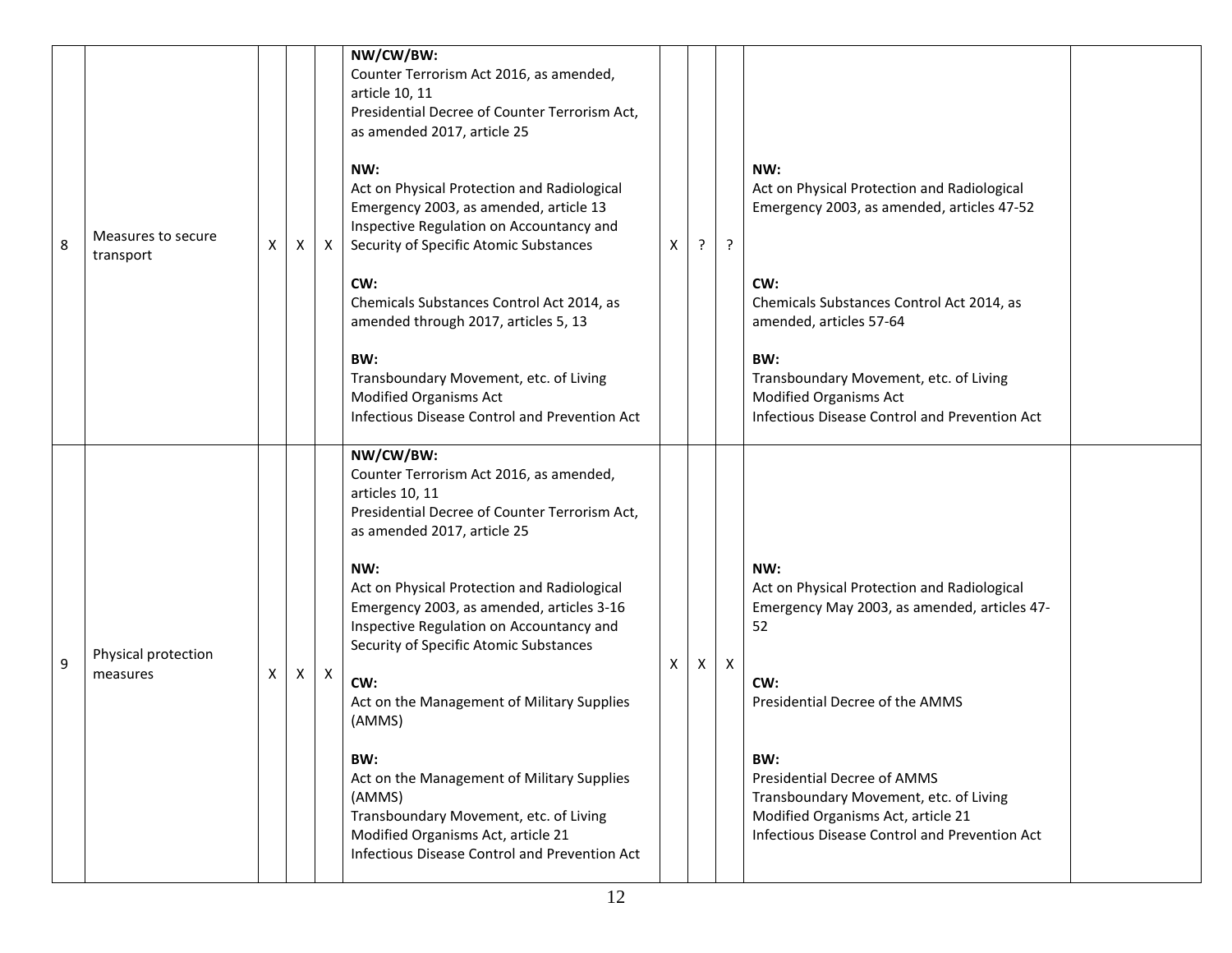|    |                              |   |   |    | NW:<br>Nuclear Safety Act 2011, as amended, article<br>-85 |            |   |   | NW:<br>Nuclear Safety Act 2011, as amended, article 86                |  |
|----|------------------------------|---|---|----|------------------------------------------------------------|------------|---|---|-----------------------------------------------------------------------|--|
| 10 | <b>Personnel Reliability</b> | X | X | Y. | CW/BW:<br>CBWPA 2006, as amended, article 6                | $\sqrt{ }$ | X | X | CW/BW:<br>CBWPA Penal provisions: Maximum penalty is<br>life sentence |  |

2. Related materials: materials, equipment and technology covered by relevant multilateral treaties and arrangements, or included on national control lists, which could be used for the design, development, production or use of nuclear, chemical and biological weapons and their means of delivery.

\* Information required in this section may also be available in the State's Confidence Building Measures report, if submitted to the BWC Implementation Support Unit (online at: [http://www.unog.ch/80256EE600585943/\(httpPages\)/4FA4DA37A55C7966C12575780055D9E8?OpenDocument\)](http://www.unog.ch/80256EE600585943/(httpPages)/4FA4DA37A55C7966C12575780055D9E8?OpenDocument)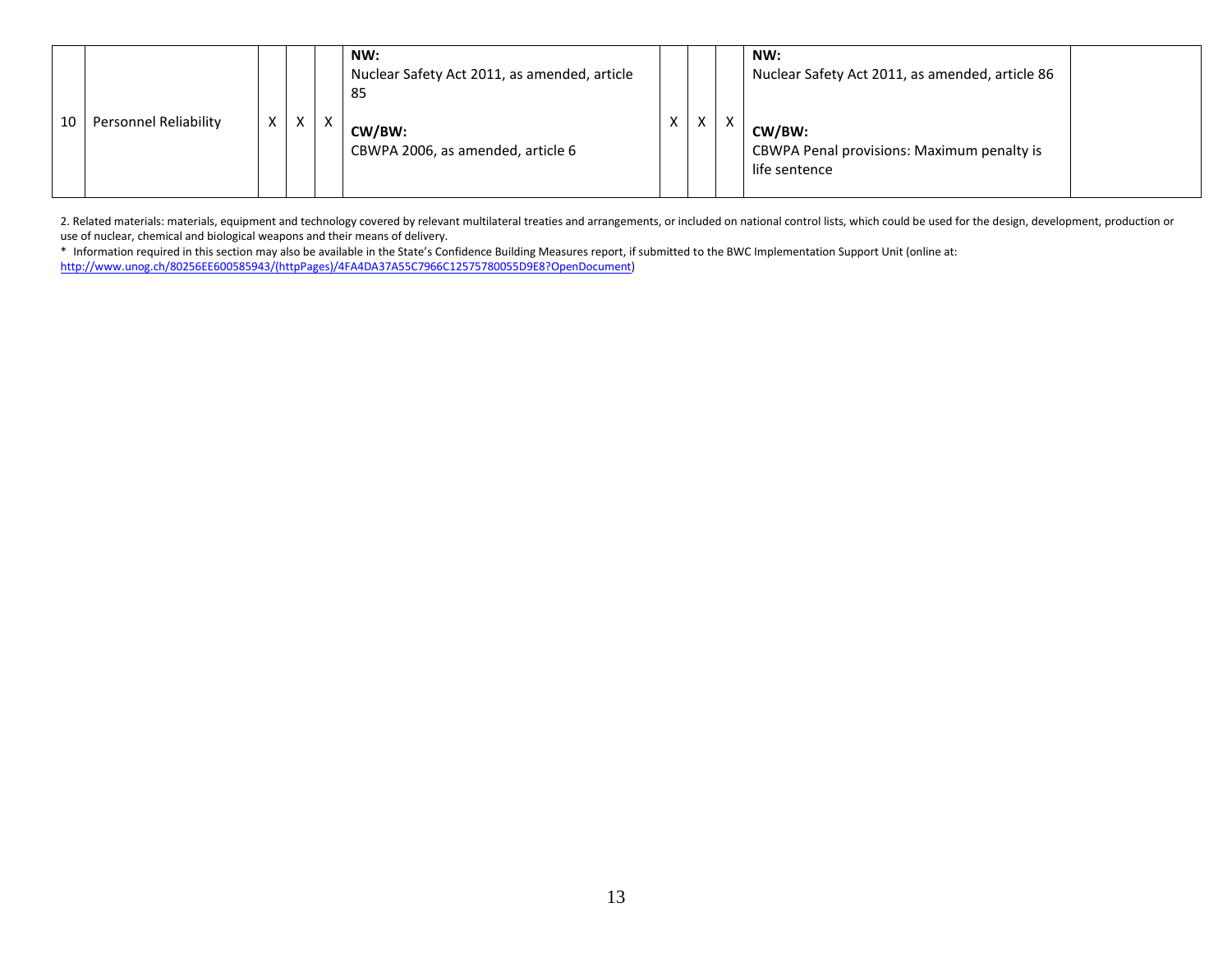#### **IV. OP 3 (a) and (b) - Account for/Secure/Physically protect NW including Related Materials (NW specific)**

| <b>Measures to establish</b><br>domestic controls to prevent<br>the proliferation of NW, and<br>their means of delivery;<br>controls over related<br>materials |                                                                                                                                                                   | <b>Source document</b>                                                                                                                                                                                                                                                                                                                                                                                                                                                                                                | <b>Remarks</b> |  |  |  |  |
|----------------------------------------------------------------------------------------------------------------------------------------------------------------|-------------------------------------------------------------------------------------------------------------------------------------------------------------------|-----------------------------------------------------------------------------------------------------------------------------------------------------------------------------------------------------------------------------------------------------------------------------------------------------------------------------------------------------------------------------------------------------------------------------------------------------------------------------------------------------------------------|----------------|--|--|--|--|
| $\mathbf{1}$                                                                                                                                                   | National regulatory<br>authority                                                                                                                                  | Nuclear Safety Act 2011, as amended<br>Act on the Establishment and Operation of the Nuclear Safety and Security Commission 2011, as amended<br>Nuclear Safety and Security Commission (established in 2011) is in charge of national regulation of NW related materials<br>and technologies. KINAC (Korea Institute of Nuclear Non-proliferation and Control) is a specialized regulatory body in<br>implementing nuclear non-proliferation measures, including safeguards, export control, and physical protection. |                |  |  |  |  |
| 2                                                                                                                                                              | Licensing of nuclear<br>installations/entities/<br>use of materials                                                                                               | Nuclear Safety Act 2011, as amended<br>Act on Physical Protection and Radiological Emergency, as amended, / Enforcement Decree / Enforcement Regulation<br>Inspective Regulation on Accountancy and Security of Specific Atomic Substances                                                                                                                                                                                                                                                                            |                |  |  |  |  |
| 3                                                                                                                                                              | <b>IAEA Safeguards</b><br>Agreements                                                                                                                              | Safeguards Agreement, in force 14 November 1975 (INFCIRC / 236)<br>Additional Protocol ratified 19 February 2004                                                                                                                                                                                                                                                                                                                                                                                                      |                |  |  |  |  |
| 4                                                                                                                                                              | <b>IAEA Code of Conduct</b><br>on Safety and Security<br>of Radioactive Sources                                                                                   | Notification pursuant to GC(47)/RES/7.B<br>The Director, Radiation Protection Department, Ministry of Health is the POC for the Code of Conduct                                                                                                                                                                                                                                                                                                                                                                       |                |  |  |  |  |
|                                                                                                                                                                | Supplementary<br>Guidance on the Import<br>and Export of<br>Radioactive Sources of<br>the Code of Conduct on<br>the Safety and Security<br>of Radioactive Sources | Notification pursuant to GC(48)/RES/10.D<br>Response to a Self-Assessment Questionnaire pursuant to the Supplementary Guidance.<br><b>Contact Point Designated:</b><br>Radiation Safety Division,<br><b>Radiation Emergency Bureau</b><br>Nuclear Safety and Security Commission (NSSC) (Primary contact point Email: jslee@nssc.go.kr)<br>Source Safety Department, Division of Radiation Regulation<br>Korea Institute of Nuclear Safety (KINS) (Technical contact point Email: k221kwt@kins.re.kr)                 |                |  |  |  |  |
|                                                                                                                                                                | IAEA Incident and<br><b>Trafficking Database</b>                                                                                                                  | Participate                                                                                                                                                                                                                                                                                                                                                                                                                                                                                                           |                |  |  |  |  |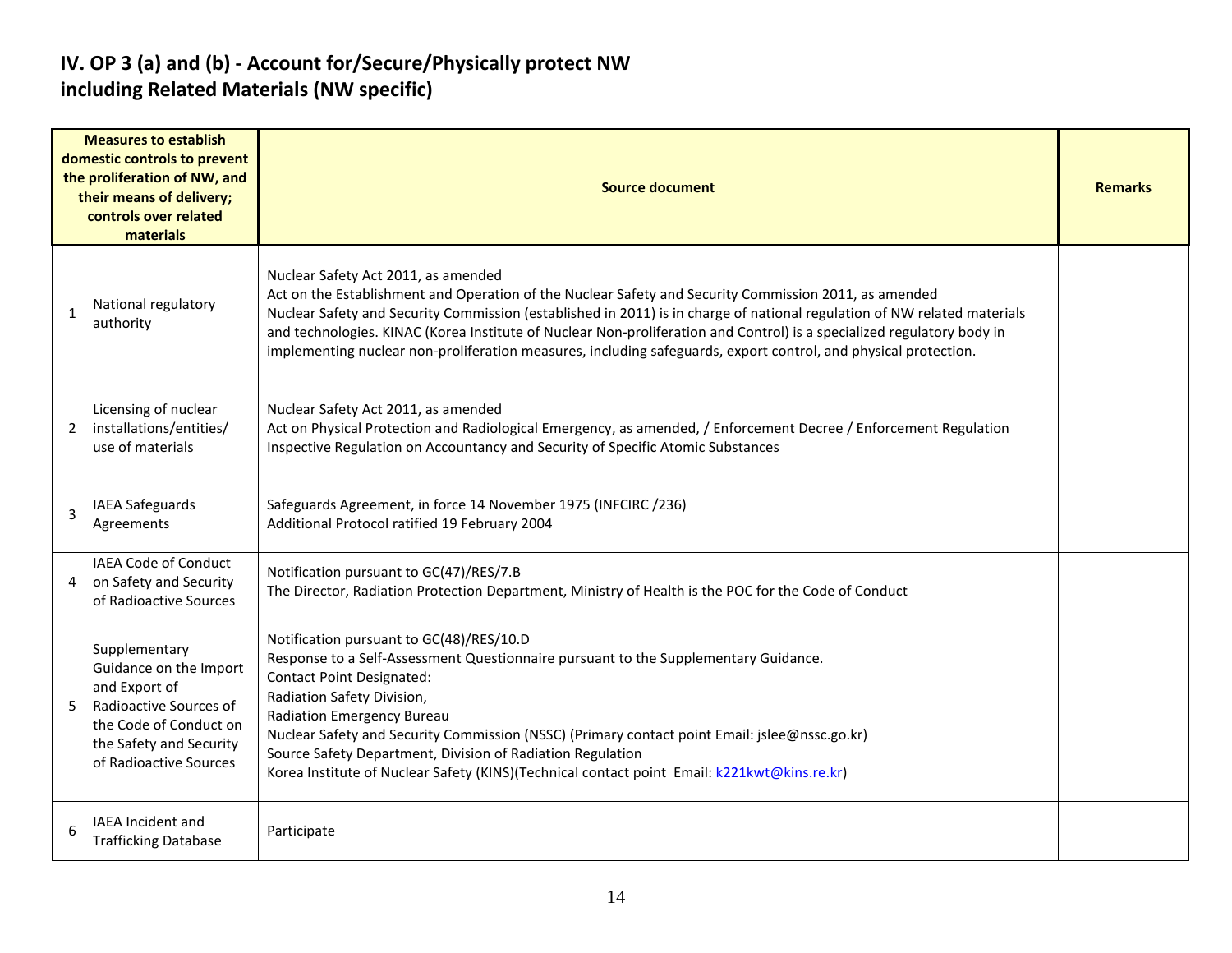|    | <b>Integrated Nuclear</b><br>Security Support Plan<br>(INSSP) / International<br><b>Physical Protection</b><br><b>Advisory Service (IPPAS)</b> | IAEA International Physical Protection Advisory Service (IPPAS) conducted in Feb 2014                                                                                                                                                                                                                                                                                                                                                                                                                                    |  |
|----|------------------------------------------------------------------------------------------------------------------------------------------------|--------------------------------------------------------------------------------------------------------------------------------------------------------------------------------------------------------------------------------------------------------------------------------------------------------------------------------------------------------------------------------------------------------------------------------------------------------------------------------------------------------------------------|--|
| 8  | Applying the physical<br>protection<br>recommendations in<br>INFCIRC/225/Rev.5                                                                 | Applied through the Enforcement Decree (2004) of the Act on Physical Protection and Radiological Emergency, as amended<br>in 2013.                                                                                                                                                                                                                                                                                                                                                                                       |  |
| q  | <b>Other Agreements</b><br>related to IAEA                                                                                                     | Convention on Early Notification of a Nuclear Accident, deposit 08 June 1990<br>Convention on Assistance in the Case of a Nuclear Accident or Radiological Emergency, deposit 08 June 1990<br>Convention on Nuclear Safety, deposit 19 September 1995<br>Joint Convention on the Safety of Spent Fuel Management and on the Safety of Radioactive Waste management, deposit 16<br>September 2002<br>Regional Cooperative Agreement for Research, Development and Training Related to Nuclear Science and technology 2017 |  |
| 10 | National legislation and<br>regulations related to<br>nuclear material<br>including CPPNM                                                      | Act on Physical Protection and Radiological Emergency 2003, as amended/Enforcement Decree/Enforcement Regulation                                                                                                                                                                                                                                                                                                                                                                                                         |  |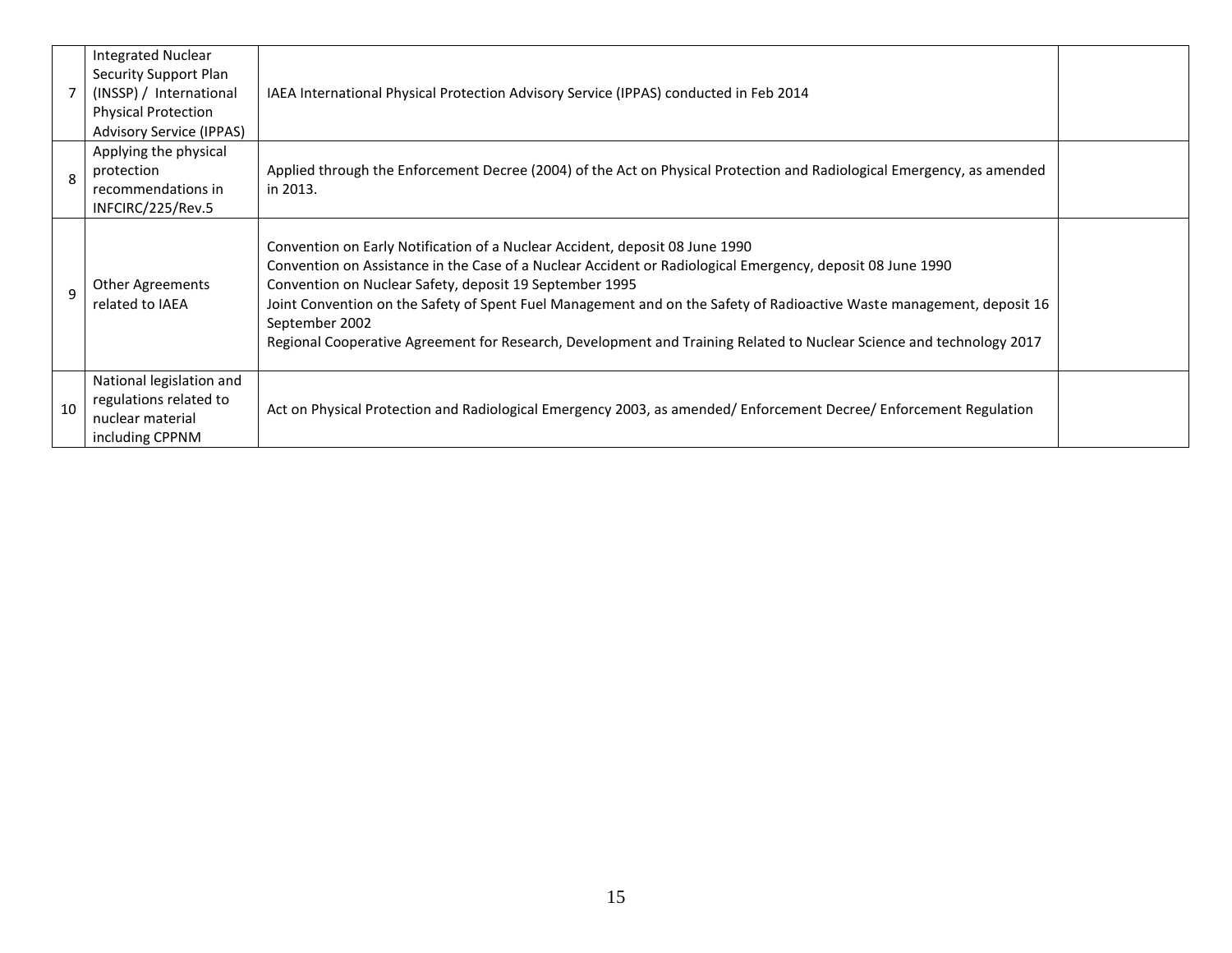#### **V. OP 3 (a) and (b) - Account for/Secure/Physically protect CW including Related Materials (CW specific)**

| <b>Measures to establish</b><br>domestic controls to prevent<br>the proliferation of CW, and<br>their means of delivery;<br>controls over related<br>materials |                                                                                                                     | <b>Source document</b>                                                                                  |  |  |  |  |  |  |
|----------------------------------------------------------------------------------------------------------------------------------------------------------------|---------------------------------------------------------------------------------------------------------------------|---------------------------------------------------------------------------------------------------------|--|--|--|--|--|--|
| $\mathbf{1}$                                                                                                                                                   | National CWC authority                                                                                              | CBWPA 2006, Article 4<br>Ministry of Foreign Affairs                                                    |  |  |  |  |  |  |
| $\overline{2}$                                                                                                                                                 | Licensing/registration of<br>installations/facilities/<br>persons/entities/use/<br>handling of related<br>materials | CBWPA 2006, as amended, articles 5, 6, 12                                                               |  |  |  |  |  |  |
| $\overline{3}$                                                                                                                                                 | Old or abandoned<br>chemical weapons                                                                                | Act on the Control of Firearms, Swords, Explosives, etc. (FKECA) 1961, as last amended 2008, article 73 |  |  |  |  |  |  |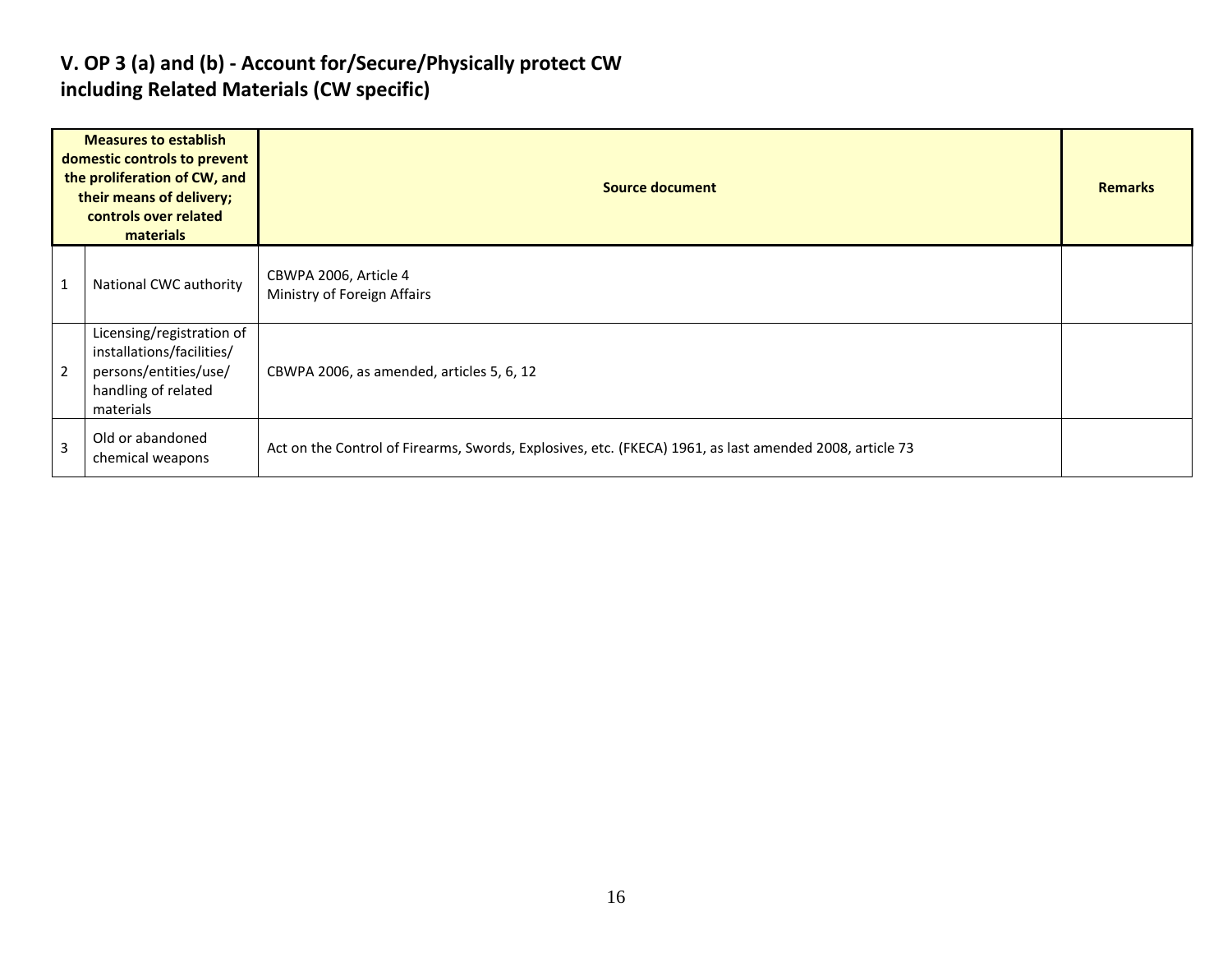#### **VI. OP 3 (a) and (b) - Account for/Secure/Physically protect BW including Related Materials (BW specific)**

| <b>Measures to establish</b><br>domestic controls to prevent<br>the proliferation of BW, their<br>means of delivery; controls<br>over related materials |                                                                                                          | Source document                                                                                                                                                                                                                       | <b>Remarks</b> |
|---------------------------------------------------------------------------------------------------------------------------------------------------------|----------------------------------------------------------------------------------------------------------|---------------------------------------------------------------------------------------------------------------------------------------------------------------------------------------------------------------------------------------|----------------|
|                                                                                                                                                         | Licensing/registration of<br>installations/facilities/<br>persons/entities/use/<br>handling of materials | Pharmaceutical Affairs Act (PAA)<br>The Korean Food and Drug Administration has the licensing authority under the PAA and its Enforcement Regulations -<br>Regulations on Management of Manufacturing and Sale of Biological Products |                |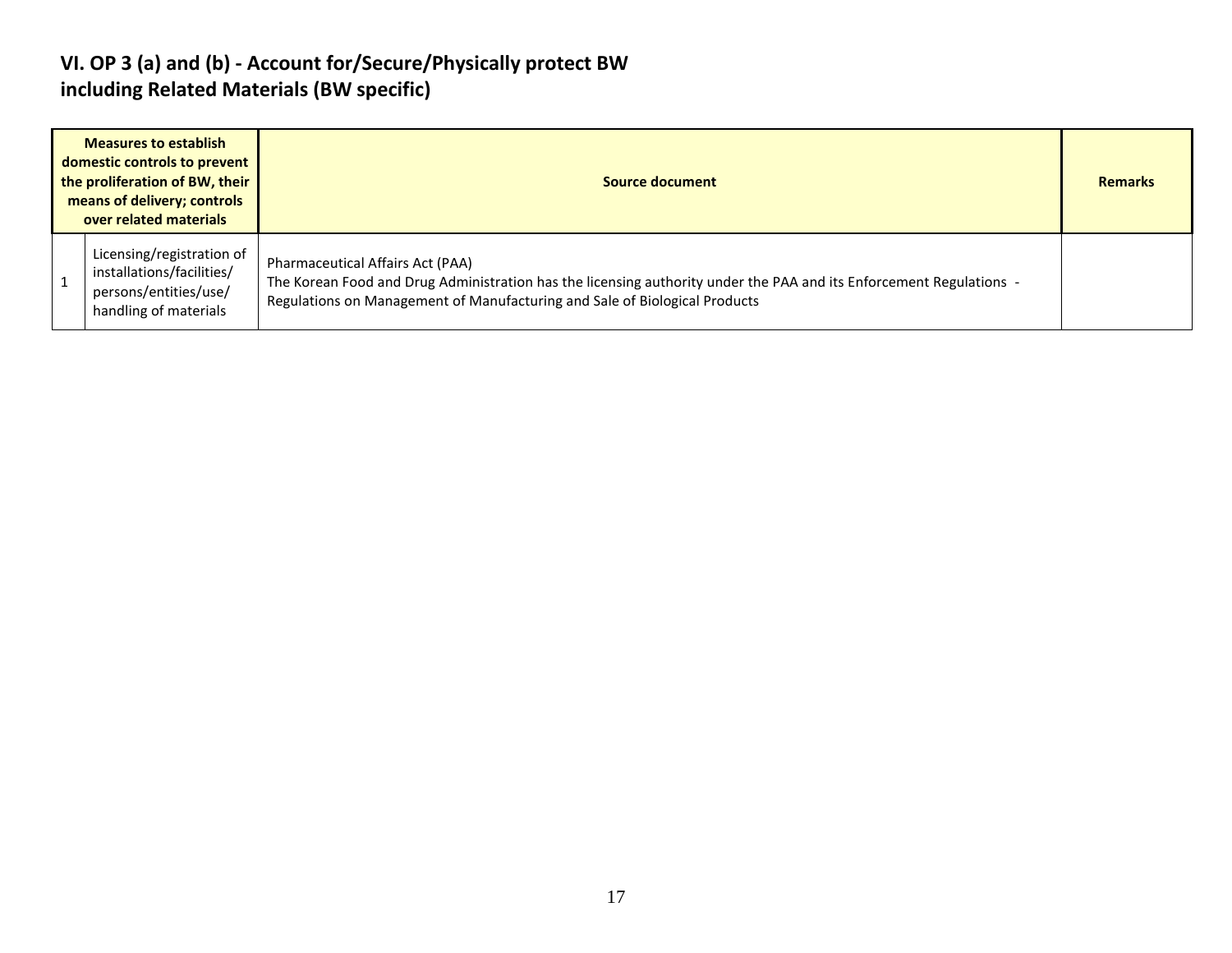# **VII. OP 3 (c) and (d) and related matters from OP 6 - Controls of NW,**

### **CW and BW, including Related Materials**

| <b>Border controls and export</b><br>and trans-shipment controls<br>to prevent the proliferation<br>of nuclear, chemical and<br>biological weapons and their<br>means of delivery including<br>related materials |                                                                                   | <b>National legal framework</b>                |              |              |                                                                                                                                                                     |        |                            | <b>Enforcement and civil/criminal penalties</b> |                                                                                                                                                                                                                                                                                                                             |                |  |
|------------------------------------------------------------------------------------------------------------------------------------------------------------------------------------------------------------------|-----------------------------------------------------------------------------------|------------------------------------------------|--------------|--------------|---------------------------------------------------------------------------------------------------------------------------------------------------------------------|--------|----------------------------|-------------------------------------------------|-----------------------------------------------------------------------------------------------------------------------------------------------------------------------------------------------------------------------------------------------------------------------------------------------------------------------------|----------------|--|
|                                                                                                                                                                                                                  |                                                                                   | $X$ /?<br>$\mathbf c$<br>N<br>B<br>W<br>W<br>W |              |              | <b>Source document</b>                                                                                                                                              | N<br>W | $X$ /?<br>B<br>C<br>W<br>W |                                                 | <b>Source document</b>                                                                                                                                                                                                                                                                                                      | <b>Remarks</b> |  |
| $\mathbf 1$                                                                                                                                                                                                      | Border control to<br>detect, deter, prevent<br>and combat illicit<br>trafficking  | X                                              | X            | $\mathsf{X}$ | NW/CW/BW:<br>Customs Act 1949, as amended through 2017,<br>articles 134-152, 226, 236-245 and 265<br>Foreign Trade Act, as amended through 2016,                    | X      | X                          | $\mathsf{X}$                                    | NW/CW/BW:<br>Foreign Trade Act, amended by Act No. 10231,<br>5 April 2010 articles 53-59<br>Customs Act 1949, as amended, articles 173<br>and 246-282<br>Commissioner of the Customs to inspect and<br>supervise importation and exportation of<br>certain items                                                            |                |  |
| $\overline{2}$                                                                                                                                                                                                   | Law enforcement to<br>detect, deter, prevent<br>and combat illicit<br>trafficking | X                                              | $\mathsf{X}$ | $\mathsf{x}$ | NW/CW/BW:<br>Customs Act 1949, as amended, articles 134-<br>153 and 236-245                                                                                         | X      | X                          | $\pmb{\times}$                                  | NW/CW/BW:<br>Korea Customs Service, Ministry of Strategy<br>and Finance<br>National police, maritime police, immigration<br>authorities                                                                                                                                                                                     |                |  |
| 3                                                                                                                                                                                                                | Border control detection<br>measures                                              | X                                              | $\mathsf{x}$ | X            | NW/CW/BW:<br>Enforcement Decree of the Foreign Trade Act,<br>Article 30 authorizes a computerized<br>management system<br>Customs Act 1949, as amended, article 327 | X      | X                          | $\mathsf{X}$                                    | NW/CW/BW:<br>Cargo Selectivity Risk Management System<br>Single Window Platform<br>Customs Act 1949, as amended, articles 173<br>and 246-282<br>"The Government uses the vessel selectivity<br>system to electronically screen ships with a<br>high likelihood of being used for crimes such as<br>terrorism or smuggling." |                |  |
| 4                                                                                                                                                                                                                | Control of brokering                                                              | X                                              | $\mathsf{X}$ | $\mathsf{X}$ | NW/CW/BW:<br>Foreign Trade Act, as amended, article 2(3)<br>(definition covers brokers) and 24(Brokerage of<br>strategic items)                                     | X      | $\mathsf{X}$               | $\mathsf{X}$                                    | NW/CW/BW:<br>Foreign Trade Act, as amended, articles 53-59<br>Customs Act 1949, as amended, articles 173<br>and 246-282                                                                                                                                                                                                     |                |  |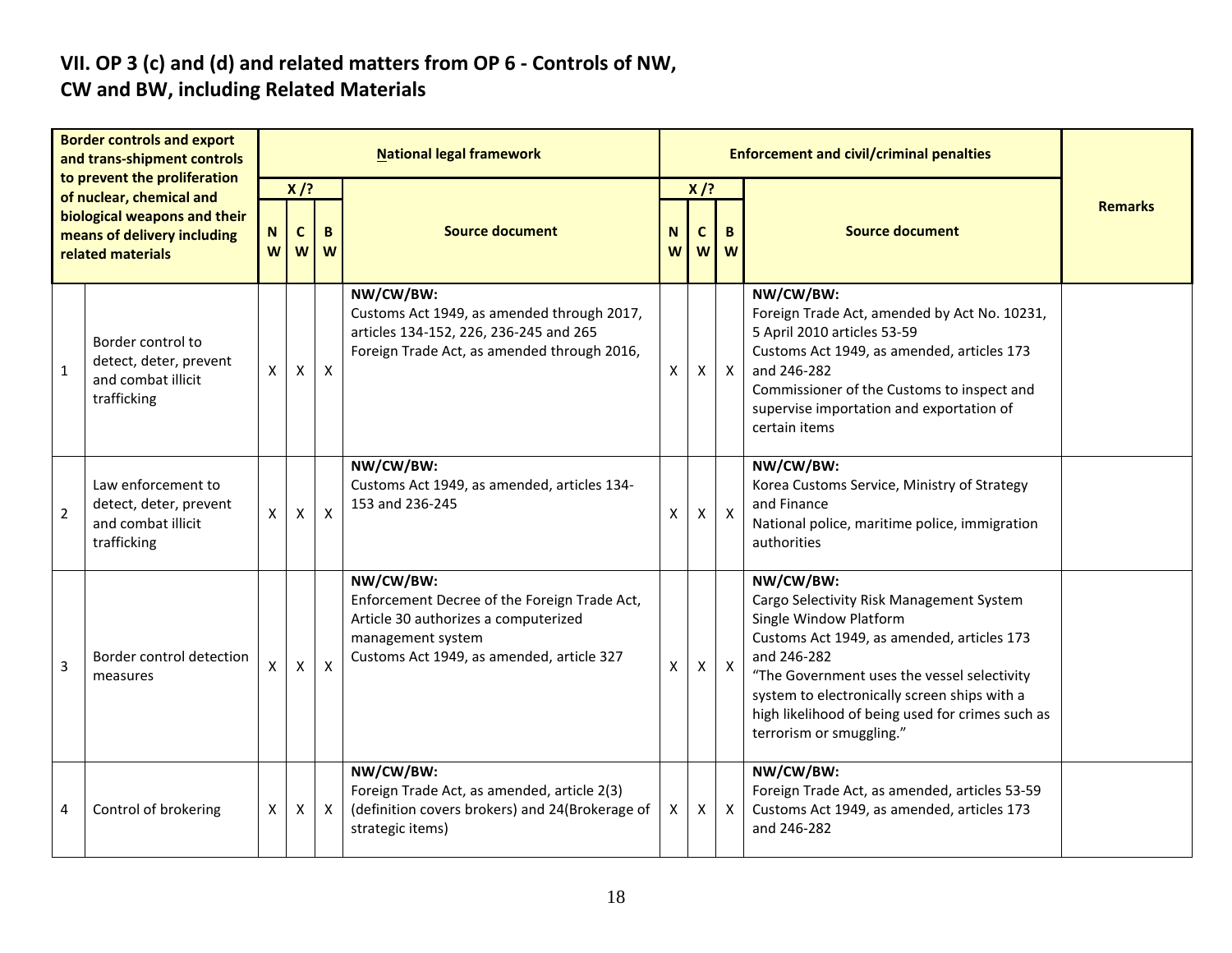| 5 | Export control<br>legislation in place                     | X | X | X            | NW/CW/BW:<br>Foreign Trade Act, as amended, Chapter III,<br>Section III: Exportation and Importation of<br>strategic Items, including articles 19-31<br>Defence Acquisition Programme Act 2006<br>NW:<br>Nuclear Safety Act, as amended, article 107<br>CW/BW:<br>CBWPA 2006, as amended, article 11 | X  | X | $\mathsf{X}$ | NW/CW/BW:<br>Foreign Trade Act, as amended, articles<br>23(Order to Halt), 28(Information Systems for<br>Management of Exportation and Importation<br>of Strategic Items), 53-59, Punitive sanctions<br>for offenses made with an objective of<br>proliferation (Imprisonment up to 7 years or<br>fine up to 5 times the transaction value)<br>Strategic Trade Information System; Korea<br>Security Agency of Trade and Industry<br>CW/BW:<br>CBWPA 2006, as amended, penal provisions                                |
|---|------------------------------------------------------------|---|---|--------------|------------------------------------------------------------------------------------------------------------------------------------------------------------------------------------------------------------------------------------------------------------------------------------------------------|----|---|--------------|------------------------------------------------------------------------------------------------------------------------------------------------------------------------------------------------------------------------------------------------------------------------------------------------------------------------------------------------------------------------------------------------------------------------------------------------------------------------------------------------------------------------|
| 6 | Licensing provisions and<br>Authority                      | X | X | Χ            | NW/CW/BW:<br>Foreign Trade Act, as amended, articles 14,<br>$19(2)-(4)$<br>Defence Acquisition Programme Act 2006<br>NW:<br>Nuclear Safety Act, as amended, article 107<br>CW/BW:<br>CBWPA 2006, as amended, article 11: Export<br>Authorization required                                            | X  | X | $\mathsf{X}$ | NW/CW/BW:<br>Foreign Trade Act, as amended, articles 19, 23,<br>53-59<br>Ministry of Trade, Industry and Energy<br>Defence Acquisition Programme<br>Administration - Defence Technology Control<br><b>Bureau</b><br>Council on Export and Import of Strategic Items<br>(2008)<br>Ministry of Trade, Industry and Energy (MOTIE)<br>for dual use items<br>Nuclear Safety and Security Commission (NSSC)<br>for nuclear material and technology.<br>CW/BW:<br>CBWPA 2006, as amended, article 11 and penal<br>provisions |
| 7 | Control lists of<br>materials, equipment<br>and technology | X | X | $\mathsf{X}$ | NW/CW/BW:<br>Foreign Trade Act, as amended, article 19 and<br>20 specifies the export regulation of the items<br>on the Control List. (Public Notice of<br>Exportation and Importation of Strategic Items)                                                                                           | X. | X | $\mathsf{X}$ | NW/CW/BW:<br>Public Notice of Exportation and Importation of<br>Strategic Items incorporate the control items<br>under NSG, AG, and includes a penalty clause<br>Foreign Trade Act, as amended, the Ministry of                                                                                                                                                                                                                                                                                                        |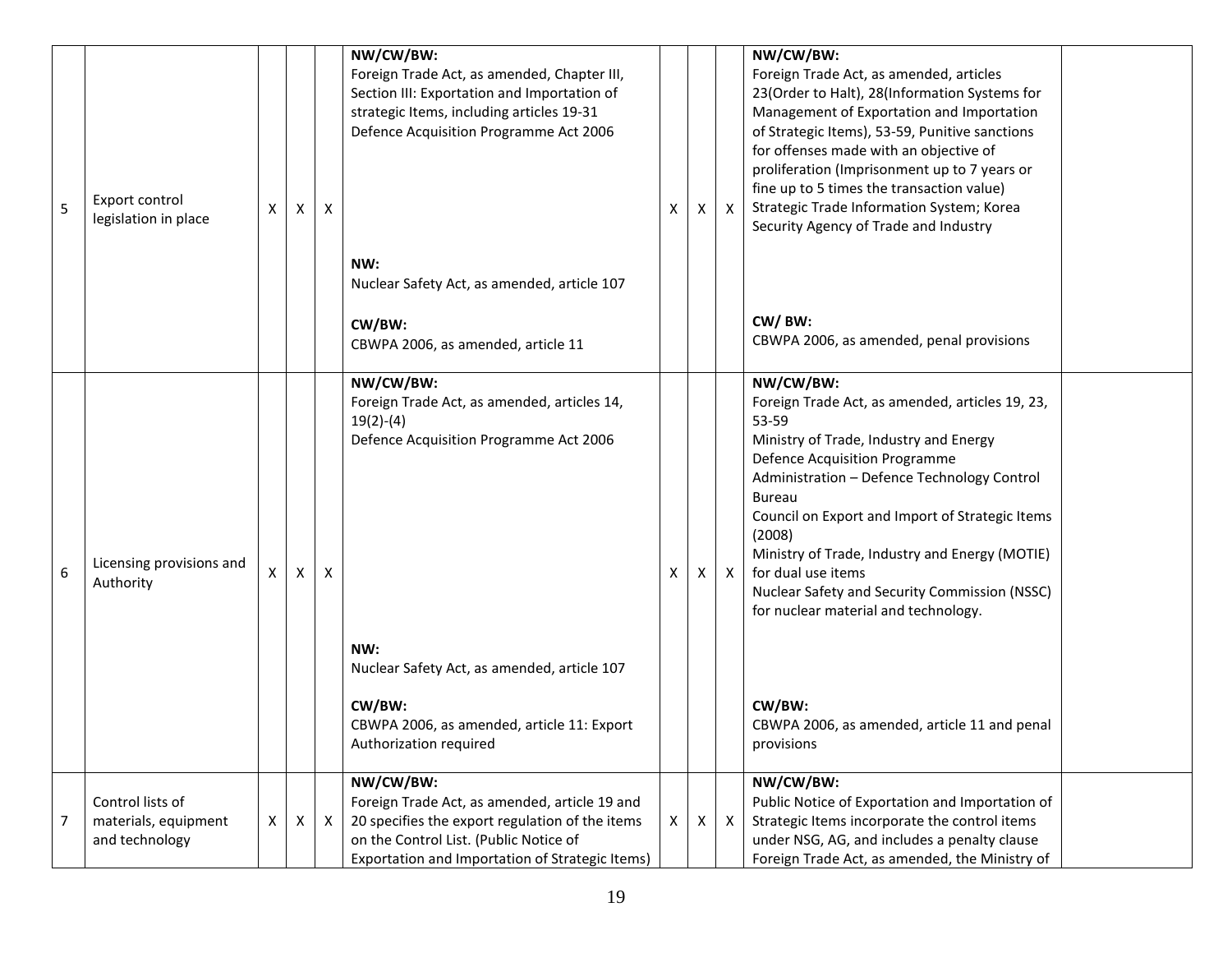|    |                                    |                |   |                 | Details are stipulated in the Enforcement<br>Decree of the Foreign Trade Act and the Public<br>Notice of Exportation and Importation of<br><b>Strategic Items</b>                                                                                                                                                                                                                                                                                                                                                                                                                                                                                                                                                                                                                                                                                                  |              |    |                           | Trade, Industry and Energy publishes lists of<br>strategic items in [Annex 2] and [Annex 3] of<br>the (Public Notice of Exportation and<br>Importation of Strategic Items) and the guiding<br>principles of the Multilateral Export Control<br>Regimes<br>Listed items linked with Harmonized<br><b>Commodity Description and Coding</b> |  |
|----|------------------------------------|----------------|---|-----------------|--------------------------------------------------------------------------------------------------------------------------------------------------------------------------------------------------------------------------------------------------------------------------------------------------------------------------------------------------------------------------------------------------------------------------------------------------------------------------------------------------------------------------------------------------------------------------------------------------------------------------------------------------------------------------------------------------------------------------------------------------------------------------------------------------------------------------------------------------------------------|--------------|----|---------------------------|------------------------------------------------------------------------------------------------------------------------------------------------------------------------------------------------------------------------------------------------------------------------------------------------------------------------------------------|--|
| 8  | Intangible technology<br>transfers | X              | X | $\vert x \vert$ | NW/CW/BW:<br>Foreign Trade Act 1986, as amended, article 2<br>Foreign Trade Act 1986, as amended 2007<br>establishes the concept of electronic trade to<br>address trade implemented in whole or in part<br>by means of information or communications<br>networks and Foreign Trade Act, amended by<br>Act No. 10231, 5 April 2010, article 2, and in<br>2013 to tighten controls on intangible transfer<br>of technology relating to WMD and their<br>means of delivery. Under the amended Act,<br>which came into force as of January 2014,<br>government licences would be required for all<br>cases where technologies related to strategic<br>items are transferred overseas, or where a<br>Republic of Korea national, whether in the<br>Republic of Korea or in a foreign country,<br>engages in the transfer of such technologies to<br>foreign nationals. | X            | X  | X                         | NW/CW/BW:<br>Foreign Trade Act, as amended, article 53-59<br>Customs Act 1949, as amended, articles 173<br>and 246-282                                                                                                                                                                                                                   |  |
| 9  | Inclusion of means of<br>delivery  | X              | X | $\mathsf{X}$    | NW/CW/BW:<br>Foreign Trade Act, as amended, article 19(3)<br>Act on Special Measures for Defense Industry<br>Act on the Management of Military Supplies                                                                                                                                                                                                                                                                                                                                                                                                                                                                                                                                                                                                                                                                                                            | X            | X. | $\mathsf{X}$              | NW/CW/BW:<br>Public Notice of Exportation and Importation of<br>Strategic Items includes MTCR items, and has a<br>penalty clause                                                                                                                                                                                                         |  |
|    | 10   End-user controls             | $\mathsf{X}^-$ |   | $X$ $X$         | NW/CW/BW:<br>Foreign Trade Act, as amended, article 19<br>Public Notice of Exportation and Importation<br>of Strategic Items                                                                                                                                                                                                                                                                                                                                                                                                                                                                                                                                                                                                                                                                                                                                       | $\mathsf{X}$ |    |                           | NW/CW/BW:<br>Foreign Trade Act, as amended, articles 53-59<br>$X \mid X$ Public Notice of Exportation and Importation of<br><b>Strategic Items</b>                                                                                                                                                                                       |  |
| 11 | Catch all clause                   | Χ              | X | $\mathsf{X}$    | NW/CW/BW:<br>Foreign Trade Act, as amended, article 19(3)<br>Public Notice of Exportation and Importation<br>of Strategic Items, Annex 2-2                                                                                                                                                                                                                                                                                                                                                                                                                                                                                                                                                                                                                                                                                                                         | X            | X  | $\boldsymbol{\mathsf{X}}$ | NW/CW/BW:<br>Foreign Trade Act, as amended, article 23<br>Public Notice of Exportation and Importation of<br><b>Strategic Items</b>                                                                                                                                                                                                      |  |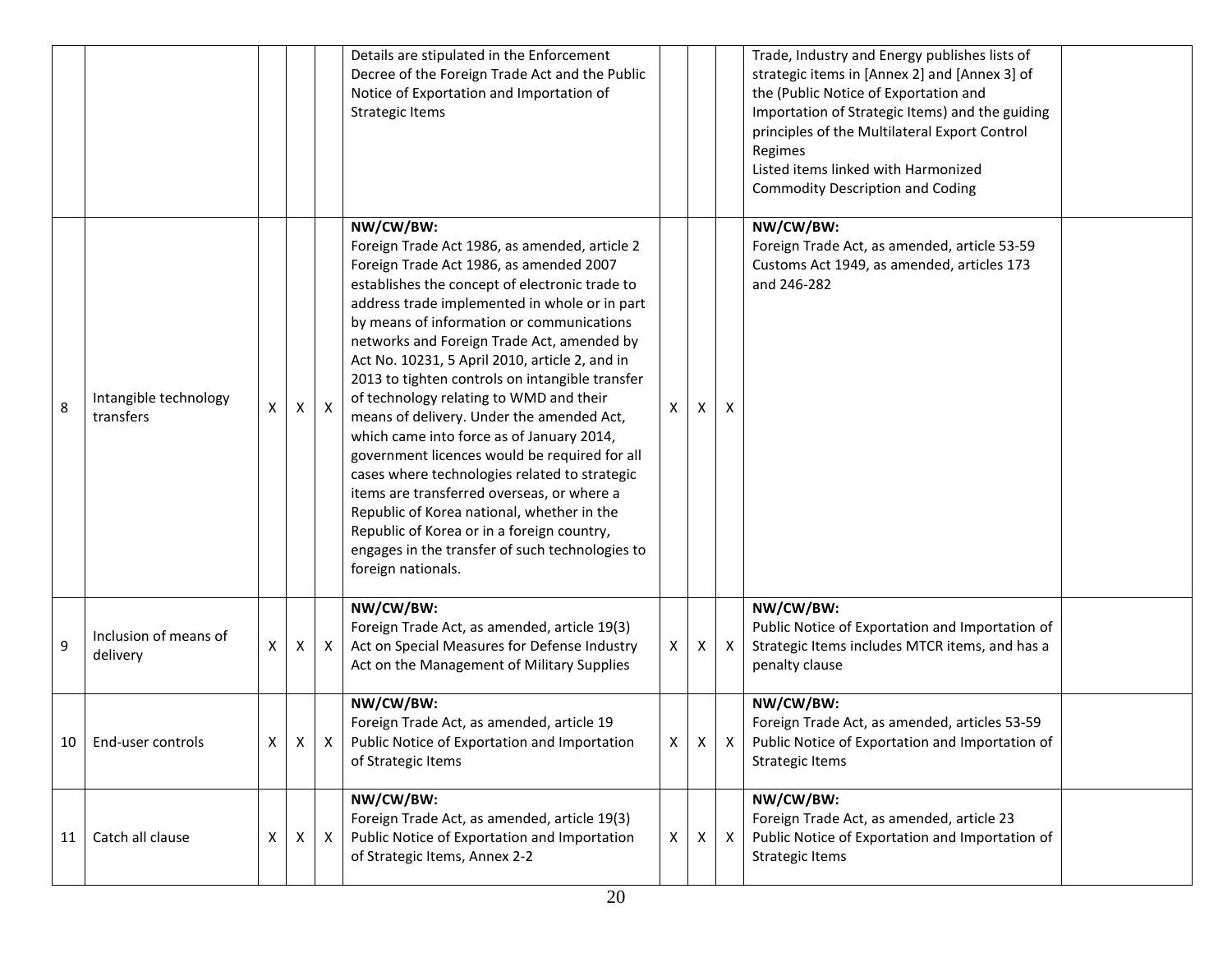| 12 | Transit control                                                                                                                        | X                  | X                  | $\mathsf{X}$ | NW/CW/BW:<br>Customs Act 1949, as amended, articles 137 &<br>141<br>Foreign Trade Act, as amended, article 23(3)                                                                                              | X            | X | $\mathsf{X}$              | NW/CW/BW:<br>Foreign Trade Act, amended by Act No. 10231,<br>5 April 2010, articles 53-59<br>Customs Act 1949, as amended through 2010,<br>articles 173 and 246-282                                                                                                                                                      |  |
|----|----------------------------------------------------------------------------------------------------------------------------------------|--------------------|--------------------|--------------|---------------------------------------------------------------------------------------------------------------------------------------------------------------------------------------------------------------|--------------|---|---------------------------|--------------------------------------------------------------------------------------------------------------------------------------------------------------------------------------------------------------------------------------------------------------------------------------------------------------------------|--|
| 13 | Trans-shipment control                                                                                                                 | X                  | $\pmb{\times}$     | $\mathsf{X}$ | NW/CW/BW:<br>Customs Act 1949, as amended, articles 140-<br>143<br>Foreign Trade Act, as amended, article23(3)                                                                                                | X            | X | $\mathsf{X}$              | NW/CW/BW:<br>Foreign Trade Act, amended by Act No. 10231,<br>5 April 2010, articles 53-59<br>Customs Act 1949, as amended through 2010,<br>articles 173 and 246-282                                                                                                                                                      |  |
| 14 | Re-export control                                                                                                                      | $\pmb{\mathsf{X}}$ | $\pmb{\mathsf{X}}$ | $\mathsf{X}$ | NW/CW/BW:<br>Public Notice of Exportation and Importation<br>of Strategic Items                                                                                                                               | $\mathsf{X}$ | X | $\mathsf{X}$              | NW/CW/BW:<br>Public Notice of Exportation and Importation of<br><b>Strategic Items</b>                                                                                                                                                                                                                                   |  |
| 15 | Control over financing of<br>exports/transhipments<br>that would contribute to<br>proliferation                                        |                    | Χ                  | $\mathsf{X}$ | NW/CW/BW:<br>Act on Prohibition against the Financing of<br>Terrorism and Proliferation of WMD, as<br>amended, article 5<br>Financial Transaction Reports Act, as amended<br>Proceeds of Crime Act, article 3 | X            | X | $\mathsf{X}$              | NW/CW/BW:<br>Act on Prohibition against the Financing of<br>Terrorism and Proliferation of WMD, as<br>amended, articles 6-7<br>Financial Transaction Reports Act, as amended,<br>article 3 creates the Financial Intelligence Unit<br>(FIU) and articles 13-17, penalties with the<br>amendment strengthening article 17 |  |
| 16 | Control over services<br>related to exports/<br>transhipments that<br>would contribute to<br>proliferation including<br>transportation | X                  | Х                  | $\mathsf{X}$ | NW/CW/BW:<br>Foreign Trade Act Presidential Decree, as<br>amended, articles 40-2 and 40-3                                                                                                                     | X            | X | $\boldsymbol{\mathsf{X}}$ | NW/CW/BW:<br>Foreign Trade Act Presidential Decree, as<br>amended, article 48                                                                                                                                                                                                                                            |  |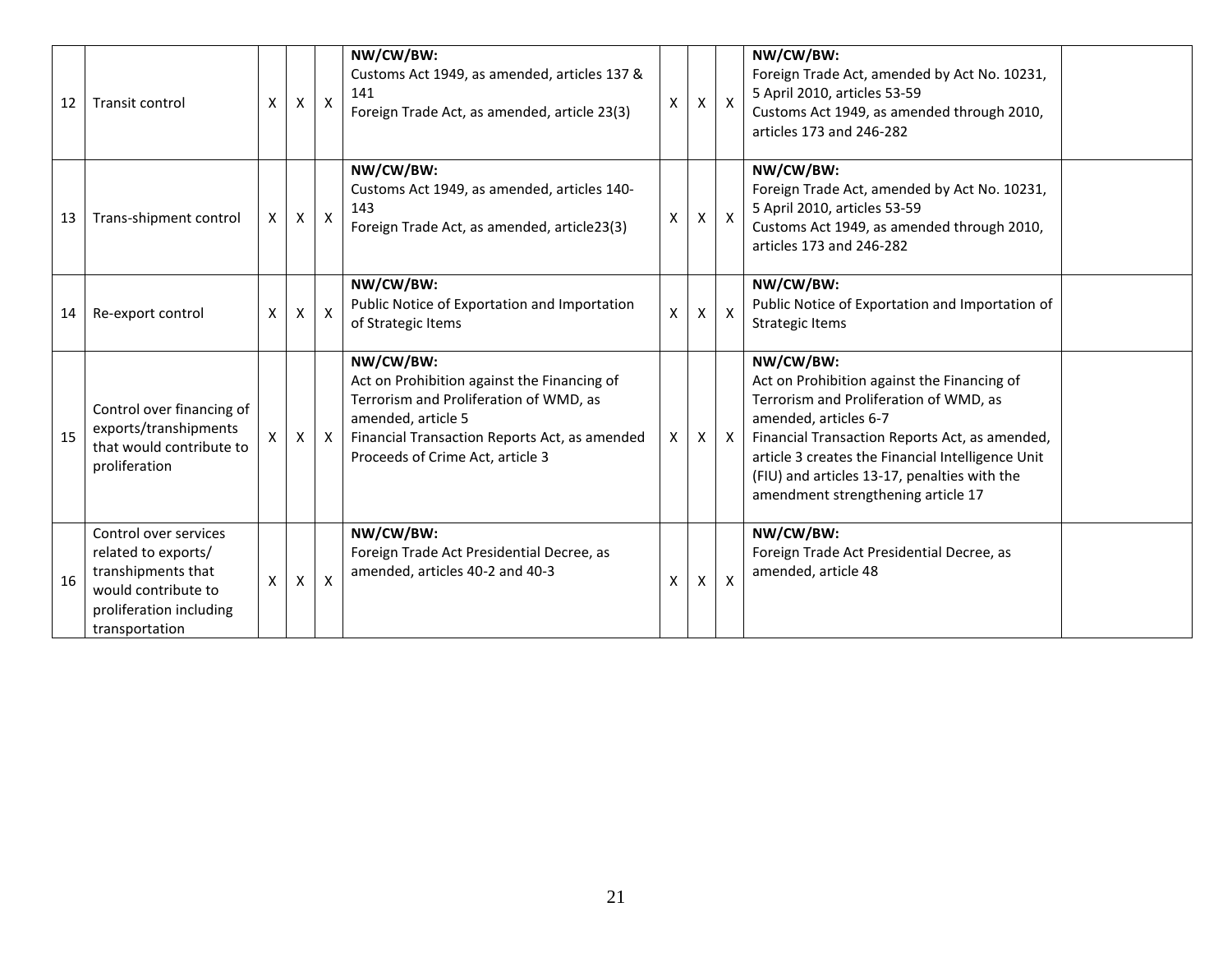| $\mathbf{1}$   | Assistance offered                                                | State reports that they sent instructors to countries where they are invited.<br>Since joining the Global Partnership against the Spread of Weapons and Materials of Mass Destruction in June 2004, the Republic of Korea has<br>made a financial contribution of \$6.3 million to various joint projects aimed at strengthening the non-proliferation of weapons of mass<br>destruction and the control of weapons of mass destruction-related materials.<br>State announced its support for the work of the 1540 Committee and its programmes by providing, voluntarily, financial contributions of \$100<br>million in The Hague, 2014 Nuclear Security Summit.                                                                                                                                                                                                                                                                                                                                                                                                                                                                                                     |
|----------------|-------------------------------------------------------------------|------------------------------------------------------------------------------------------------------------------------------------------------------------------------------------------------------------------------------------------------------------------------------------------------------------------------------------------------------------------------------------------------------------------------------------------------------------------------------------------------------------------------------------------------------------------------------------------------------------------------------------------------------------------------------------------------------------------------------------------------------------------------------------------------------------------------------------------------------------------------------------------------------------------------------------------------------------------------------------------------------------------------------------------------------------------------------------------------------------------------------------------------------------------------|
| $\overline{2}$ | Assistance Point of<br>Contact (for assistance<br>providers only) | Ms. Hwayeong GU<br>Tel: +82-2-2100-7252<br>Email: hygu19@mofa.go.kr<br>(Deputy Director, Disarmament and Non-proliferation Division Ministry of Foreign Affairs)<br>Ms. Da Hee Song<br>(First Secretary, Point of Contact at the Permanent Mission of the Republic of Korea to the<br>Tel: 212-439-4030<br><b>United Nations)</b><br>Email: dhsong10@mofa.go.kr                                                                                                                                                                                                                                                                                                                                                                                                                                                                                                                                                                                                                                                                                                                                                                                                        |
| $\overline{3}$ | Assistance requested                                              |                                                                                                                                                                                                                                                                                                                                                                                                                                                                                                                                                                                                                                                                                                                                                                                                                                                                                                                                                                                                                                                                                                                                                                        |
| $\overline{4}$ | Action taken to work<br>with and inform industry                  | The Korea Security Agency of Trade and Industry (KOSTI) has operated YesTrade, the online platform system for item classification and<br>other related assistance, and provided the industry with consultancy services and training programs.<br>The Nuclear Safety and Security Commission (NSSC) has run the Nuclear Export and Import Control System (NEPS) to provide the industry<br>with an online platform to control nuclear trade regarding items on the Trigger List. The Korea Institute of Nuclear Non-proliferation and<br>Control (KINAC) has provided consultancy services to industry stakeholders to raise awareness of the enforcement of laws and regulations<br>regarding nuclear export controls.<br>The Defense Acquisition Program Administration (DAPA) has also provided consultancy services to defense companies to improve their<br>$\blacksquare$<br>understanding of defense export control laws, policies, and licensing procedures.                                                                                                                                                                                                    |
| -5             | Action taken to work<br>with and inform the<br>public             | The government of the Republic of Korea has made constant efforts to raise public awareness of the obligations set out in the international<br>export control regimes and non-proliferation arrangements through seminars and news coverages.<br>Since 2011, the Ministry of Trade, Industry and Energy (MOTIE) and the KOSTI have co-hosted an annual outreach event on export control,<br>entitled 'the Day of Trade Security', to raise the public's awareness of export control policies on strategic items and technologies.<br>The Ministry of Foreign Affairs (MOFA) and MOTIE have hosted the UNSCR 1540 Industrial Outreach Conference for the Asia-Pacific Region<br>in September 2016 and September 2018, in coordination with the 1540 Committee and United Nations Office for Disarmament Affairs<br>(UNODA) to raise public awareness of the UNSCR 1540, and international efforts to prevent the proliferation of weapons of mass<br>destruction and their delivery systems.<br>The International Nuclear Security Academy has provided programs on nuclear security, safeguards, and export control for the public since<br>its establishment in 2014. |